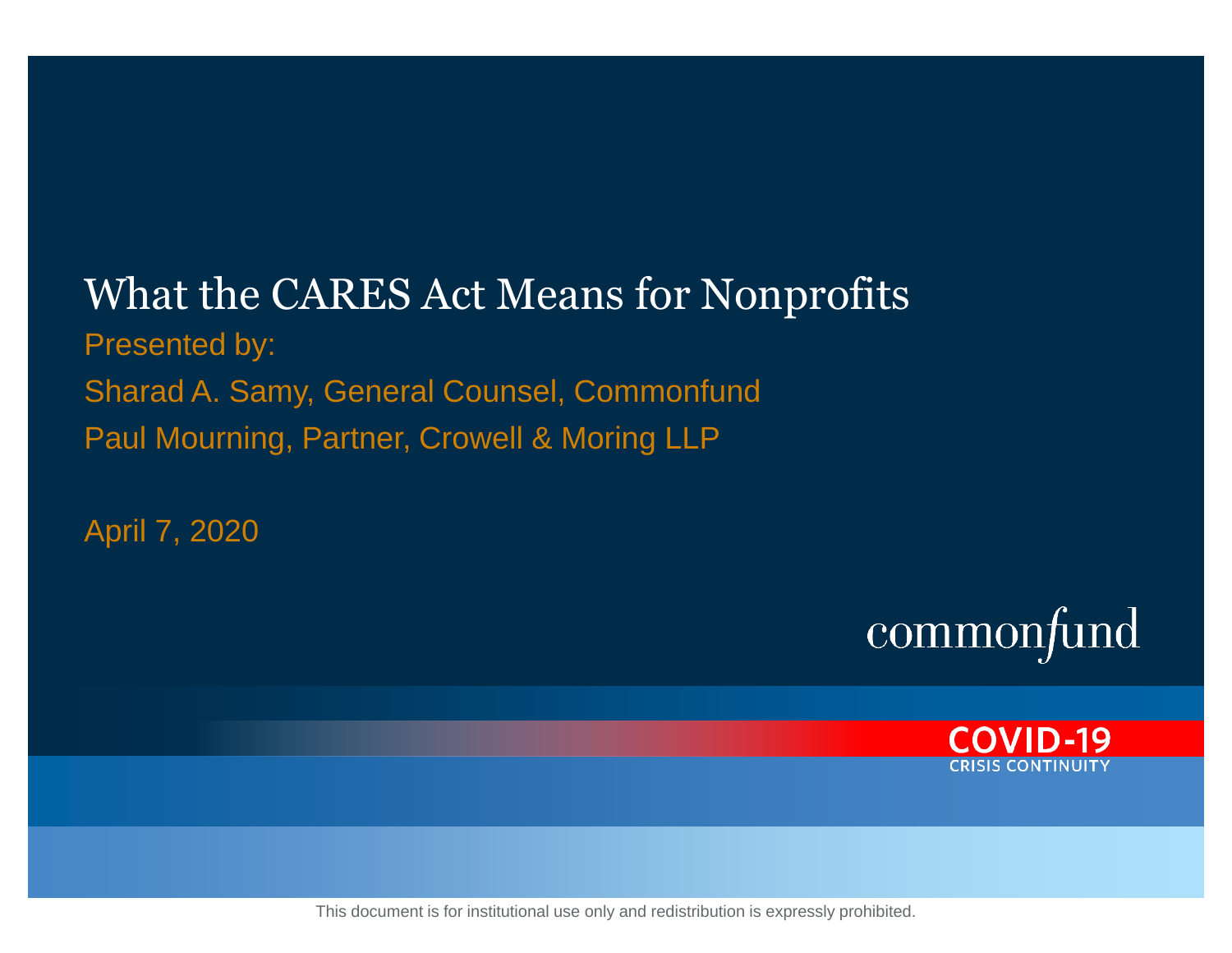### **Overview** Breaking down the Act and its implications for nonprofit institutions

Some provisions of the Act may be helpful to you or your institution.

- 1. Improve your liquidity position and cashflow;
- 2. Ease burdens on your employees;
- 3. Ease burdens on your students and your teachers; and
- 4. Improve the financial condition of your healthcare facilities and operations.

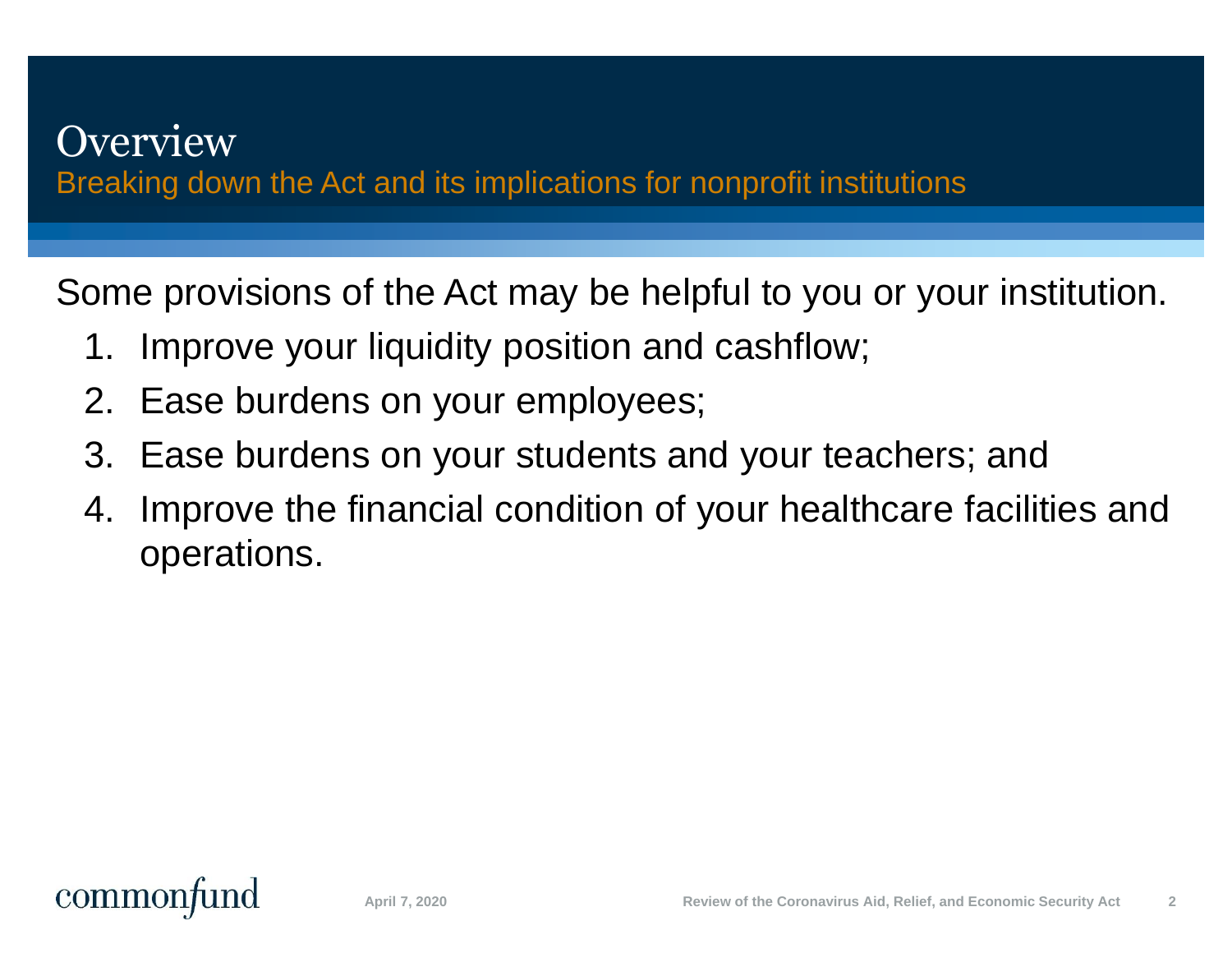## Part 1: Improving Your Liquidity Position and Cashflow

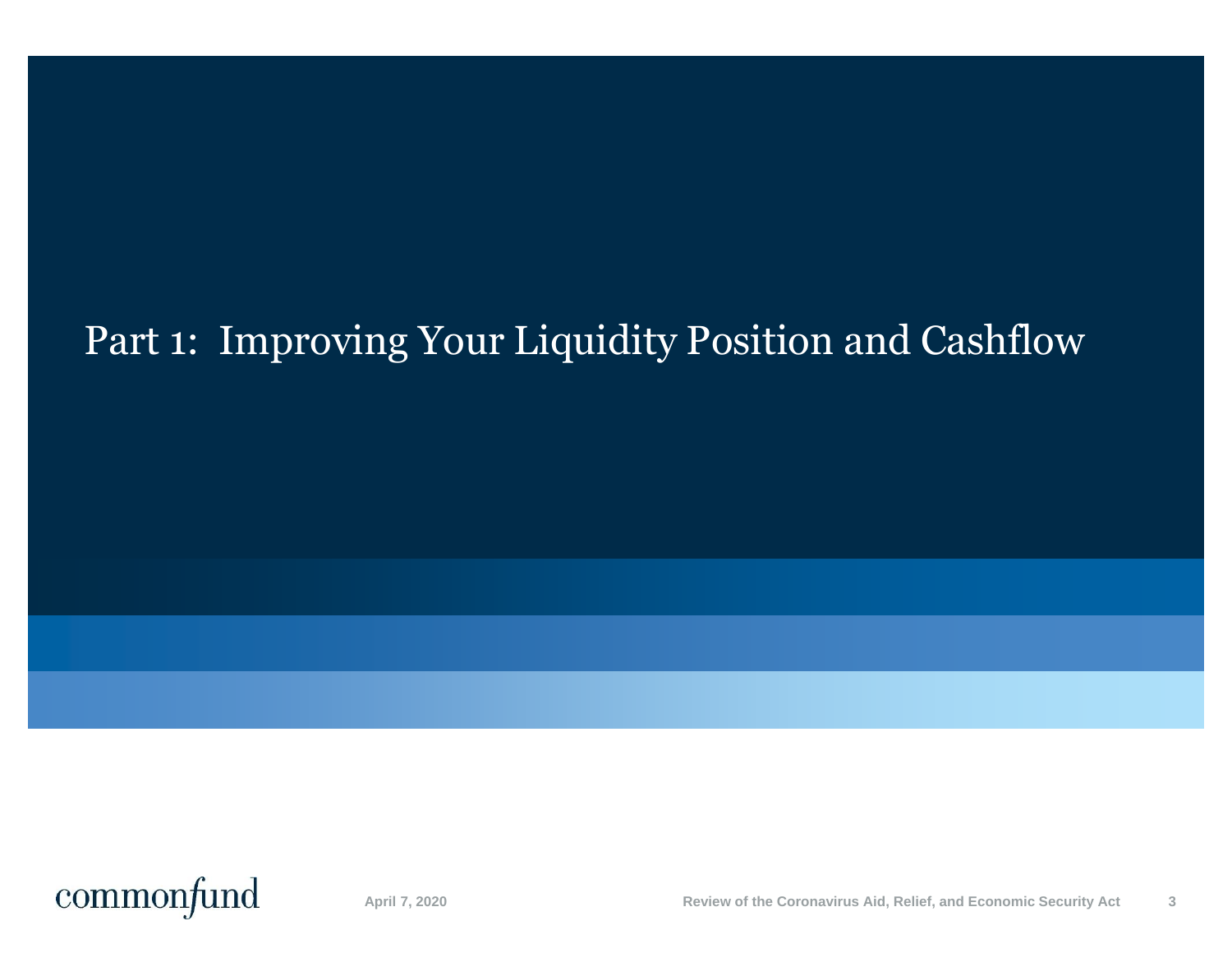## Provisions of the Act Intended to Aid Liquidity/Cashflow

- Paycheck Protection Program "PPP"
- Economic Injury Disaster Loans "EIDL"
- Mid- to Large-Sized Business Financial Support
- Payroll Tax Relief
- Support for Development Function (charitable deductions)

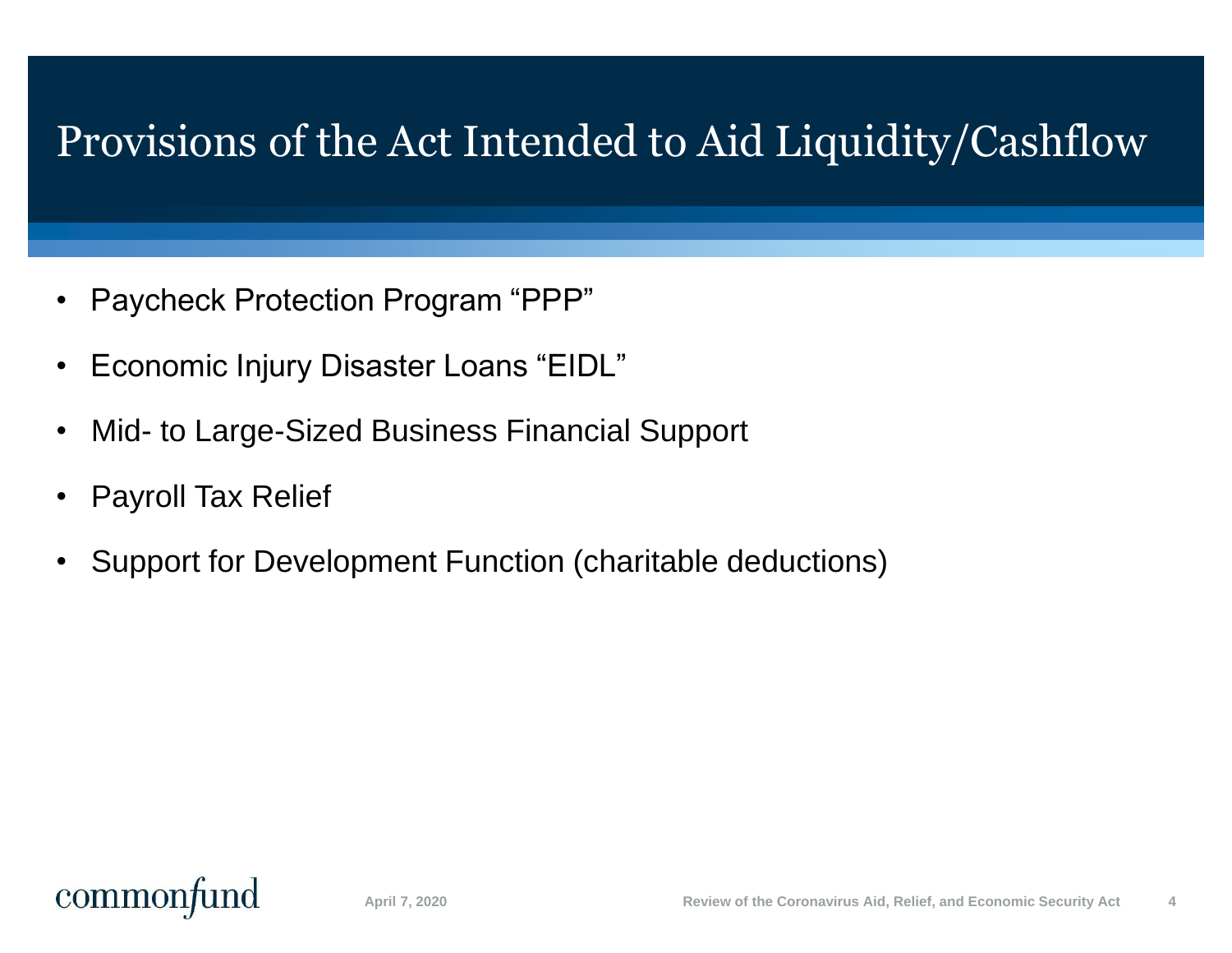#### The Paycheck Protection Program (the "*PPP*") The PPP is a \$349 billion program

- Who can access the PPP?
	- Small businesses and other business concerns;
	- Tax-exempt nonprofit organizations (*i.e.*, 501(c)(3));
	- Tax-exempt veterans organizations (*i.e.*, 501(c)(19)); and
	- Tribal business concerns.
- The employer can employ no more than:
	- 500 employees (including full-time, part-time or other basis); or
	- If greater, a number determined by the Small Business Administration (the "*SBA*"), based on the borrower's industry.

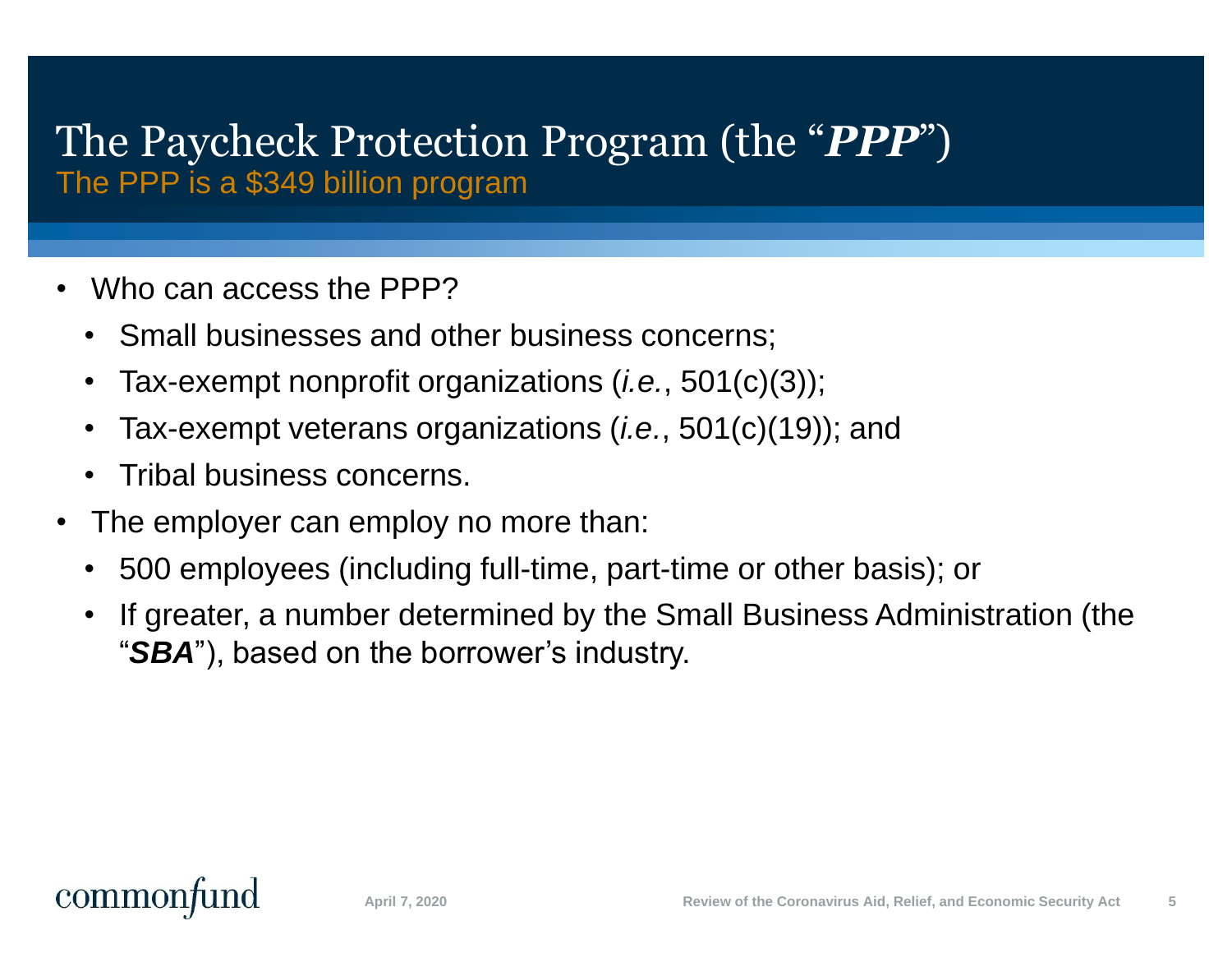# Borrowing under the PPP

There are limits on how much you can borrow

- A borrower can borrow up to \$10 million under the PPP. However, the actual amount that can be borrowed is:
	- 2.5; **times**
	- the average total monthly payments of the borrower's "*Payroll Costs*" (which average is calculated based on specific facts relating to the borrower); **plus**
	- the outstanding balance of SBA loans from January 1, 2020 to the PPP loan.
- "*Payroll Costs*" include (i) salaries, wages, commissions; (ii) cash tips; (iii) vacation, parental, family, medical or sick leave payments (**other than** family or sick leave payments otherwise covered under the Act); (iv) allowances for dismissals or separations; (v) payments of health care benefits (including insurance premiums); (vi) retirement benefit payments; and (vii) State or local tax payments on employee compensation.
- They do **not** include (i) compensation in excess of a pro-rated, annual salary of \$100,000; (ii) withholding taxes; and (iii) compensation for employees not principally residing in the U.S.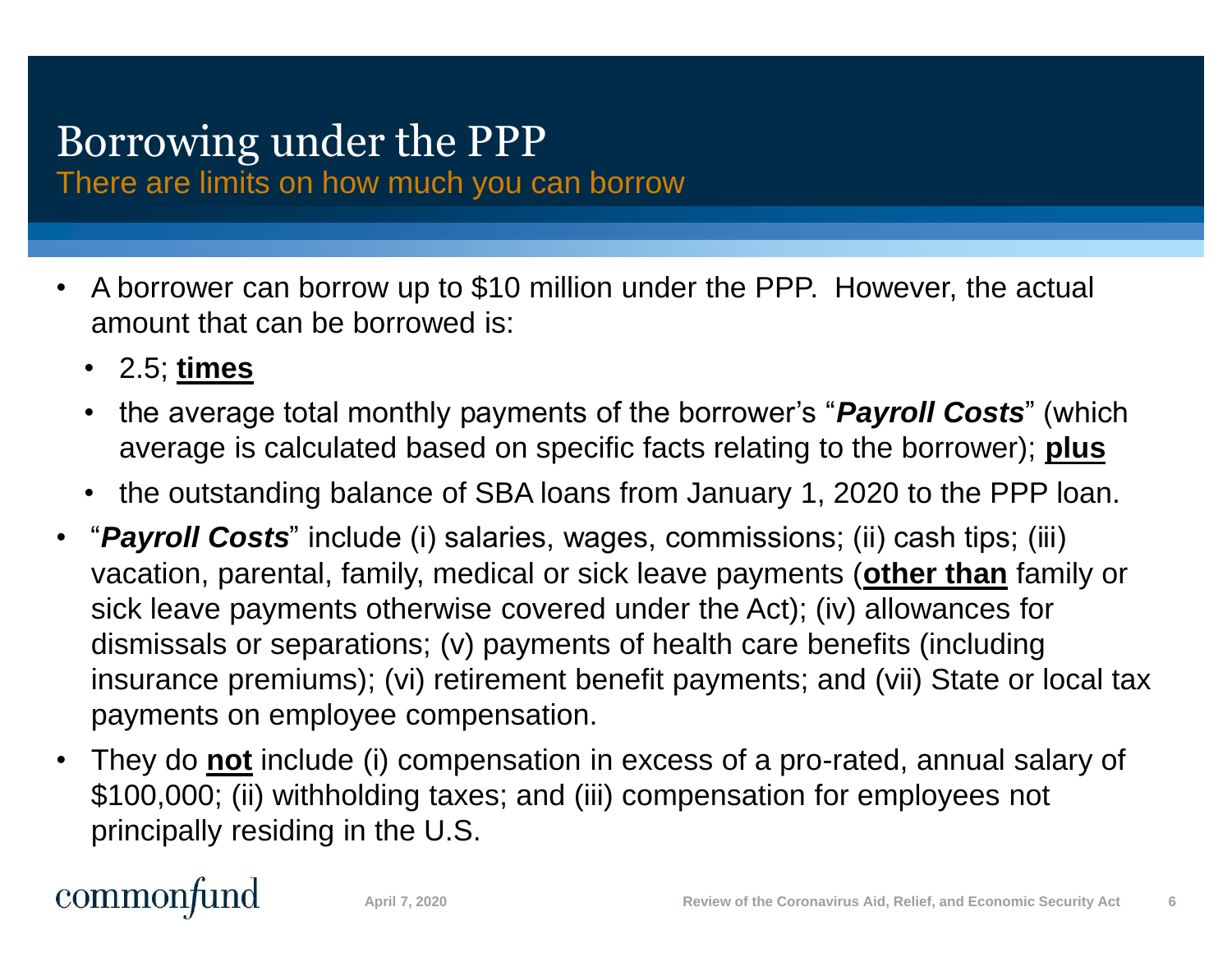## Using PPP Funds

There are restrictions on how you can use PPP proceeds

- PPP loan proceeds can only be used to pay:
	- Payroll costs;
	- Continued health care benefits costs (including insurance premiums);
	- Salaries, commissions or other similar compensation;
	- Interest (**not** principal) on mortgage obligations or on prior debt;
	- Rent;
	- Utilities; and
	- Other uses allowed under the Small Business Act (*e.g.*, payments relating to equipment, fixtures or inventory or to refinance debt).
- The SBA has stated (and the SBA has proposed regulations mandating) that at least 75% of PPP proceeds be used for payroll costs.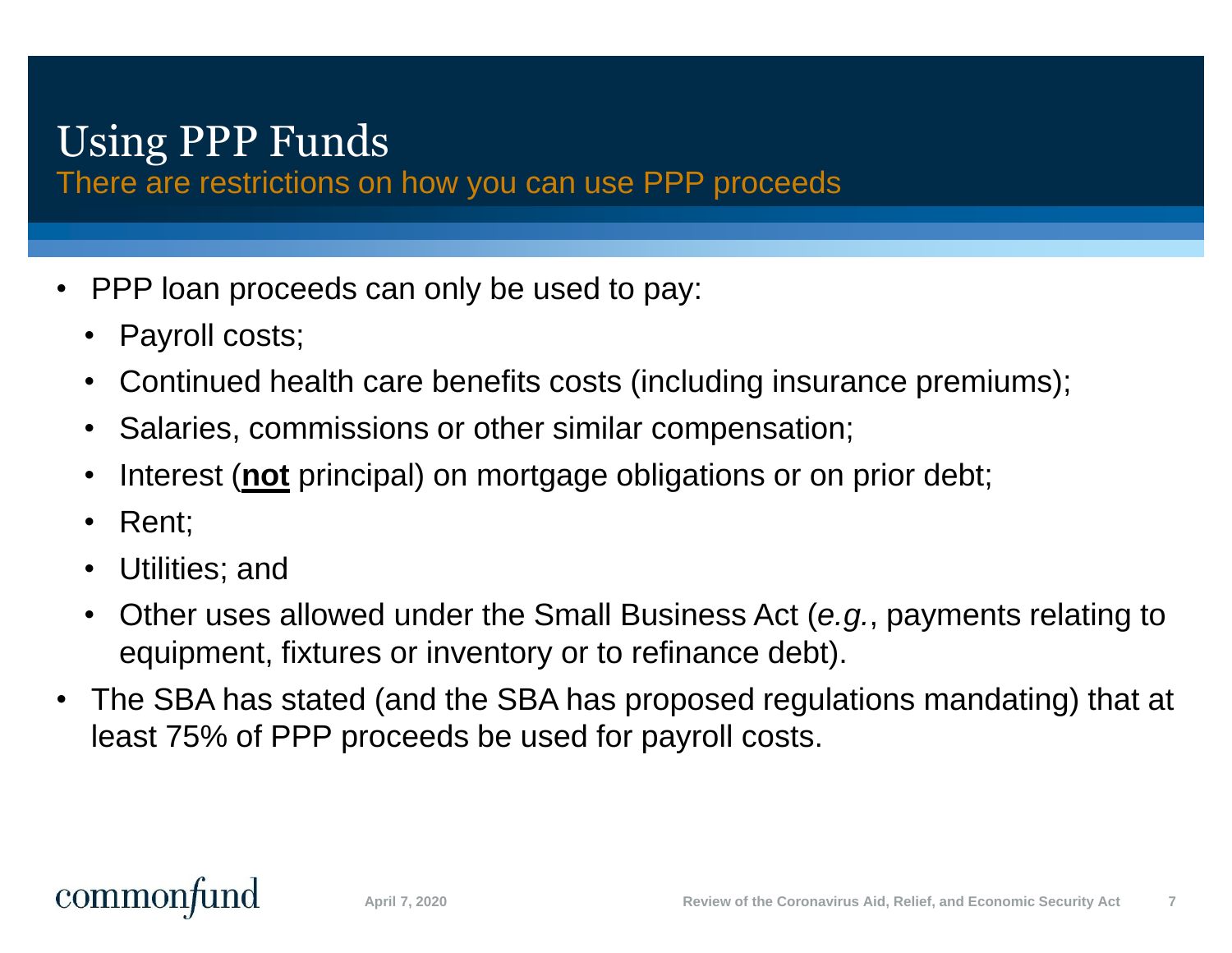## Terms of PPP Loans

There are special forgiveness terms for PPP loans

- A PPP loan is subject to forgiveness for certain covered expenses incurred by a borrower for the 8-week period after originating a PPP loan.
	- Covered expenses are payroll costs and payments of interest on covered mortgage obligations, rent obligations and utilities.
	- Amounts forgiven are **not** included in gross income for tax purposes.
	- Forgiveness is subject to formulaic reductions, including for reductions in workforce or salary after February 15, 2020 (which can be mitigated if the workforce is increased/salaries are increased by June 30, 2020).
- Any loan balance not forgiven must be repaid, with a loan maturity of up to 10 years after a request for forgiveness is made, at a maximum rate of 4%.
	- The SBA has indicated that PPP loans will bear an interest rate of 1%.
	- Loan payments can be deferred for a period of no less than 6 months and no more than 1 year.
- No personal guarantee is required, and if PPP proceeds are used as mandated, PPP loans are non-recourse.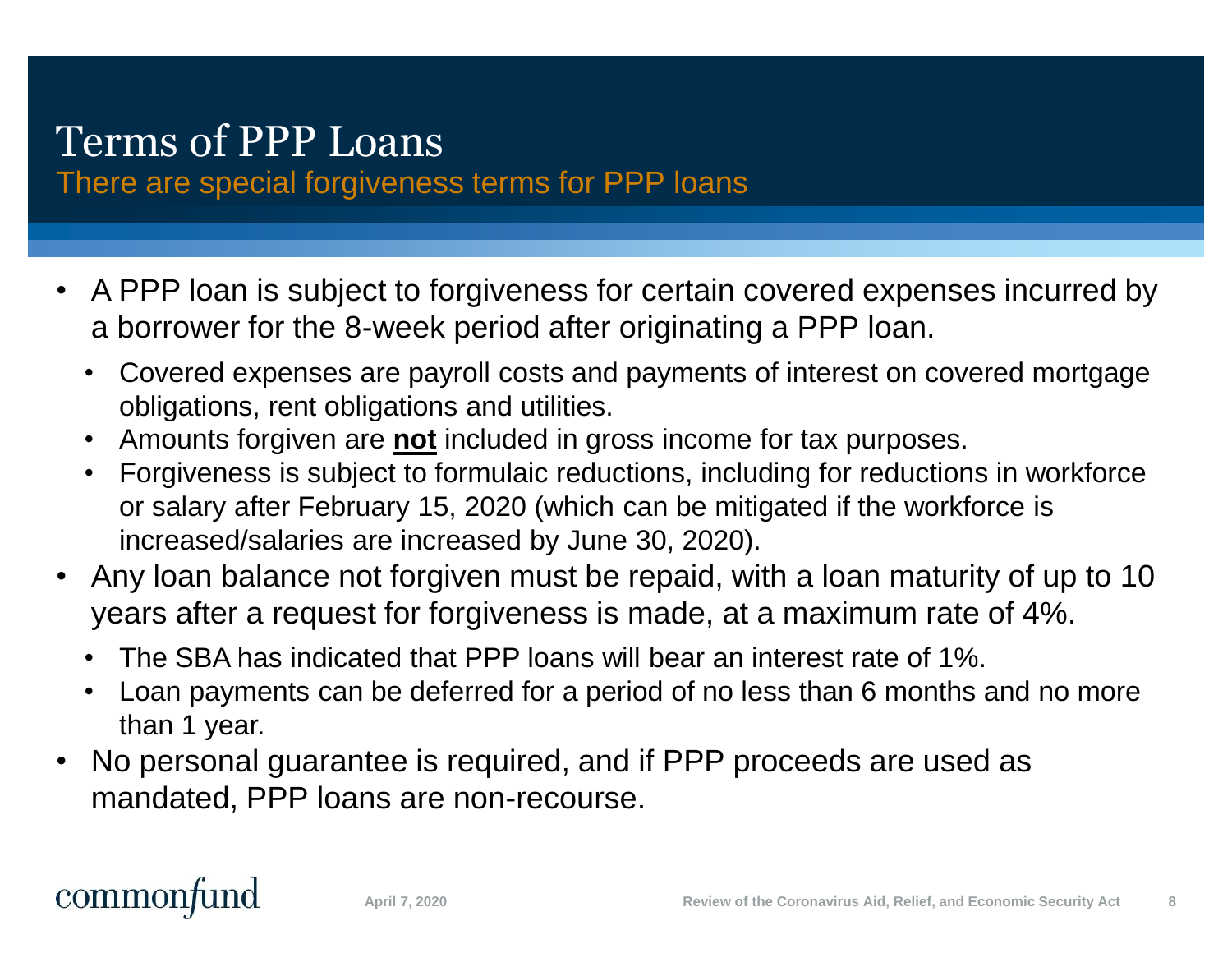## Certifications for the PPP

There are some basic certifications required to access the PPP

- A PPP borrower must make a good faith certification that:
	- The uncertainty of current economic conditions makes necessary the loan request to support the ongoing operations of the borrower;
	- The funds will be used to retain workers and maintain payroll or to make mortgage payments, lease payments and utility payments; and
	- The borrower does not have a duplicative application pending with the SBA and has not received duplicative amounts from the SBA for the period beginning on February 15, 2020 and ending on December 31, 2020.

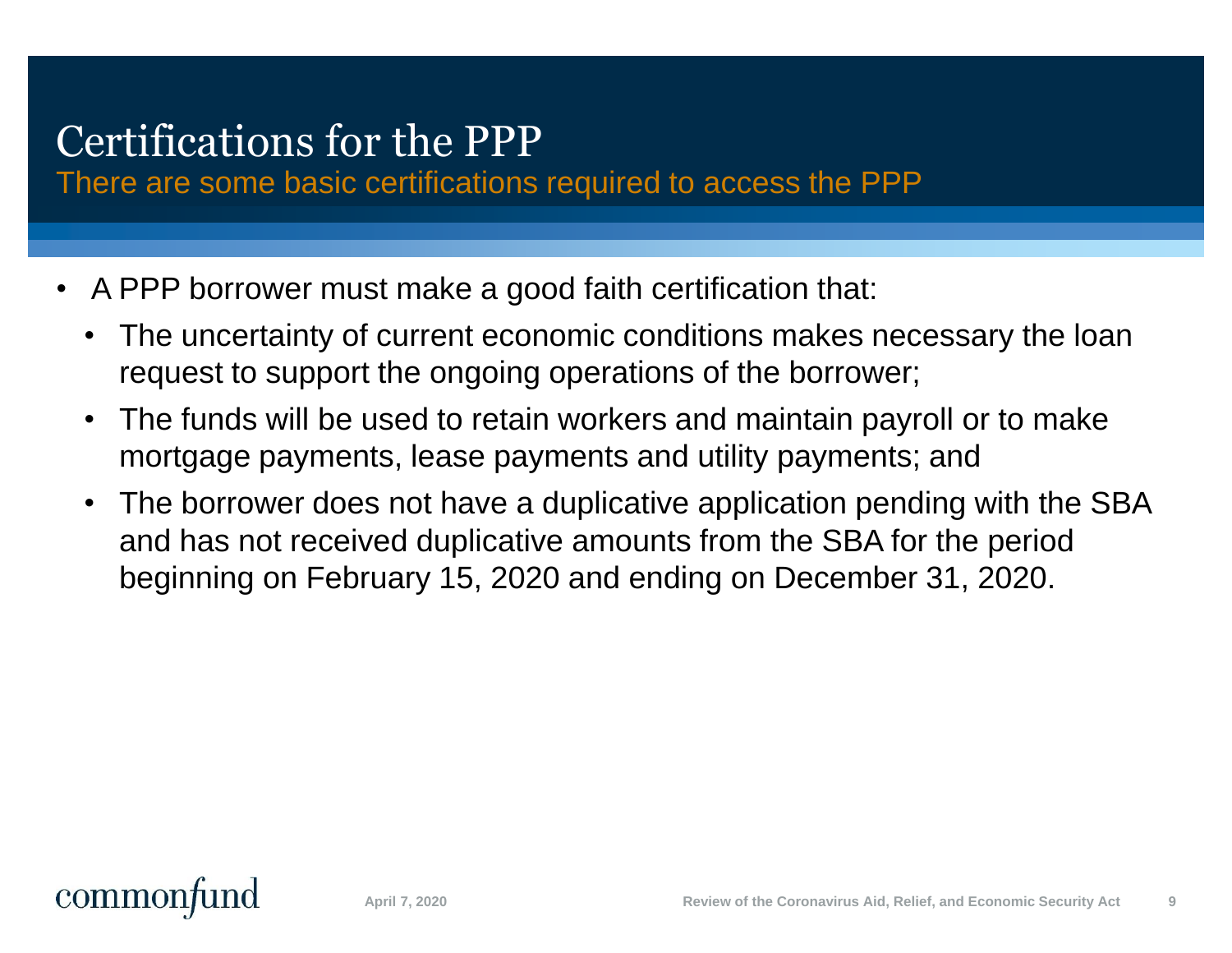## How to Obtain a PPP Loan

You must apply through an SBA-approved lender

- You can get information on the PPP from the SBA here: [https://www.sba.gov/funding-programs/loans/coronavirus-relief](https://www.sba.gov/funding-programs/loans/coronavirus-relief-options/paycheck-protection-program-ppp)options/paycheck-protection-program-ppp
- You can obtain the SBA application form here: [https://www.sba.gov/document/sba-form--paycheck-protection-program](https://www.sba.gov/document/sba-form--paycheck-protection-program-borrower-application-form)borrower-application-form
- As of April 3, 2020, you can apply for a PPP loan.
- Among other documents, SBA lenders are asking for proof of 501(c)(3) status.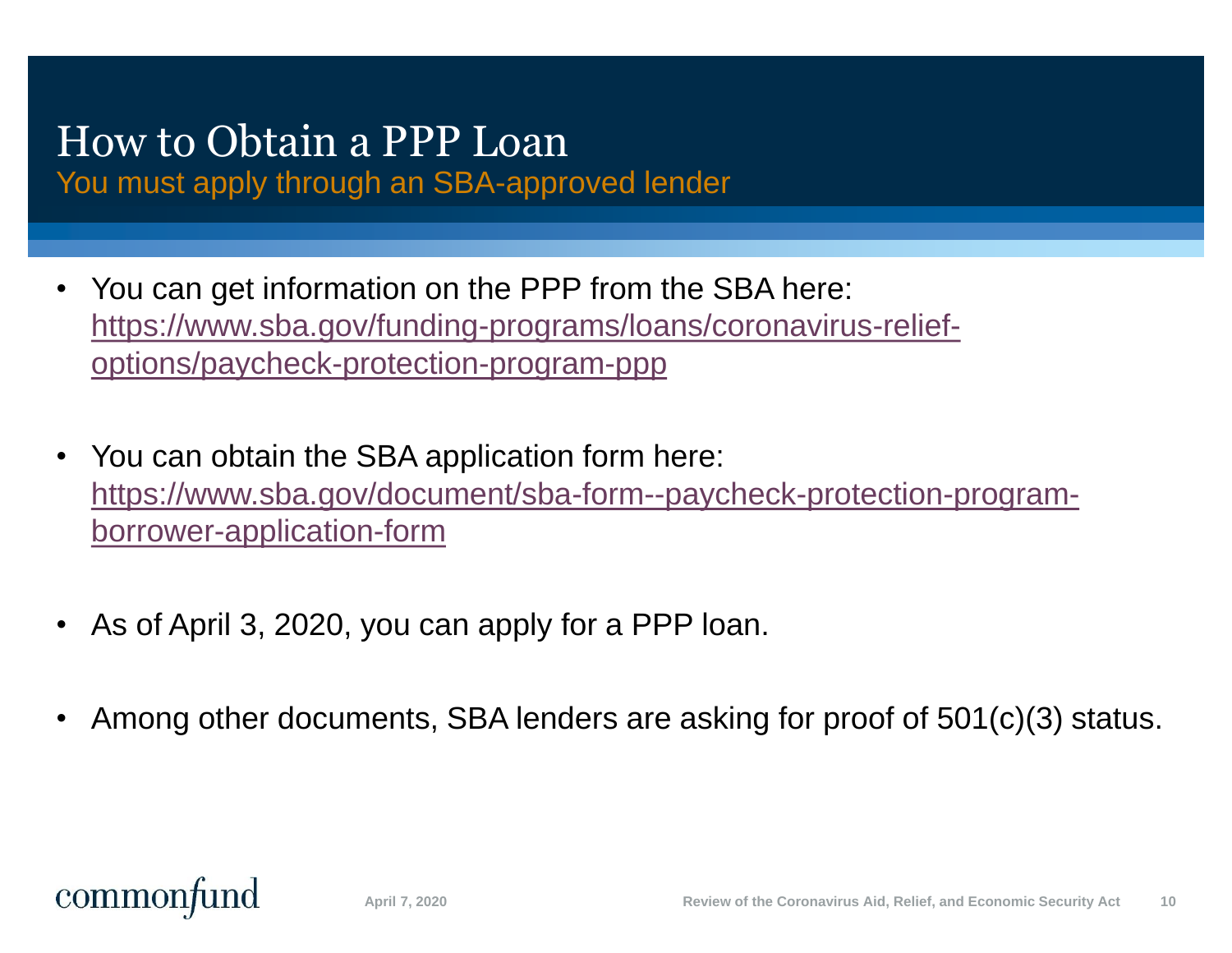#### Economic Injury Disaster Loans ("*EIDL*") This is an existing SBA funding program

- The existing EIDL program provides up to \$2 million in working capital loans to assist small businesses during disaster recovery periods.
- Loans obtained through the EIDL are generally used to pay accounts receivable, fixed debts, payroll and other bills.
- These loans can be refinanced into PPP loans if they have been secured after January 31, 2020.
- The Act expands the SBA's existing EIDL program to allow small business concerns, private nonprofit organizations, small agricultural cooperatives **and** businesses, cooperatives and Tribal small businesses with less than 500 employees to obtain EIDLs.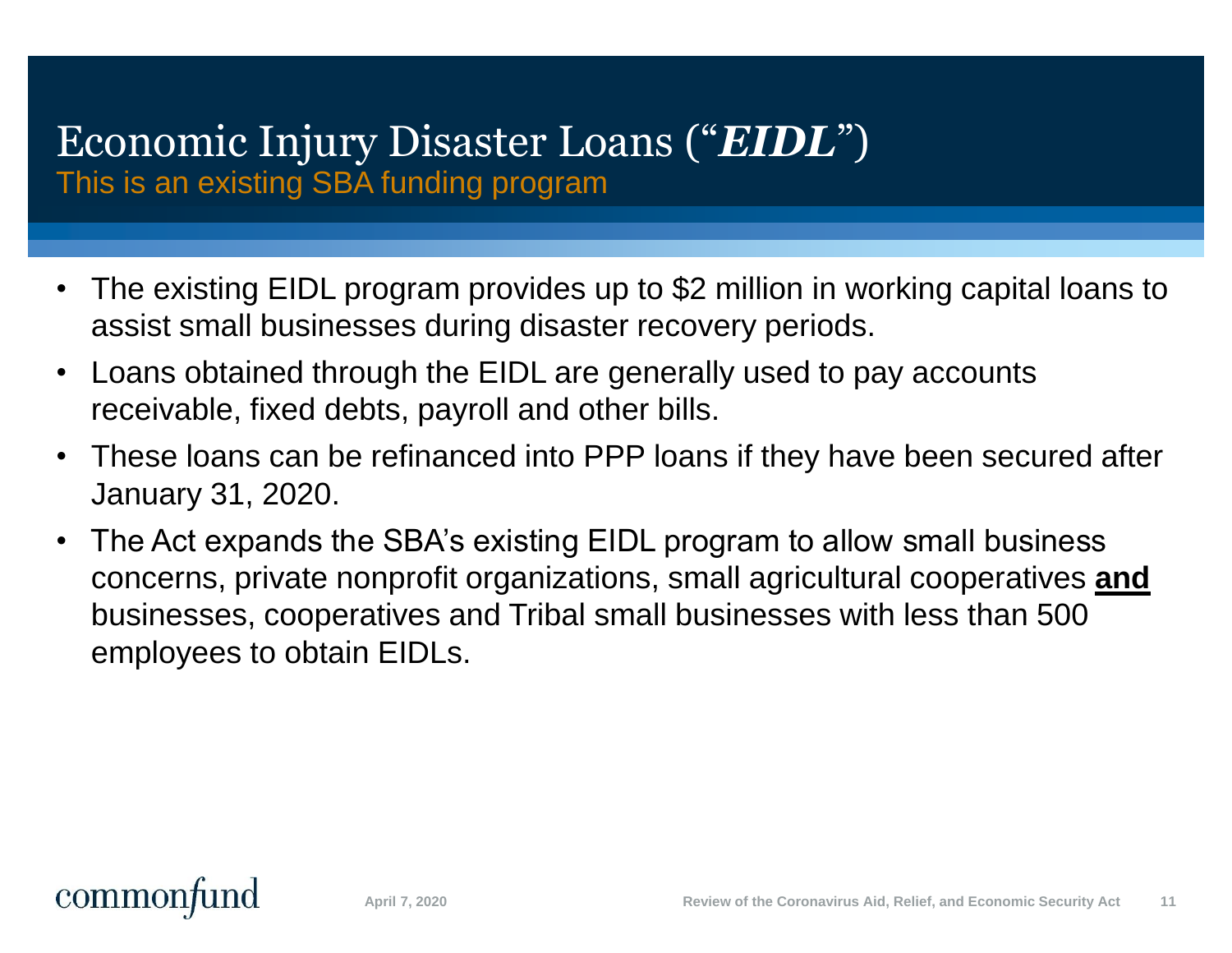# Emergency EIDL Grants

The Act authorizes immediate grants

- The Act also authorizes the SBA to provide immediate grants through the EIDL program of up to \$10,000.
- Applicants can request an advance within 3 days of the SBA receiving an EIDL application.
- Proceeds can be used to cover sick leave resulting from Covid-19 exposure, payroll costs, increased costs of materials, rent or mortgage payments, or other costs that cannot be met because of revenue losses.
- Even if the SBA ultimately rejects the application for an EIDL, an applicant will be able to retain the \$10,000 advance without needing to repay it.
- If the applicant also receives a PPP loan, the grant amount will be deducted from the forgiveness amount of the PPP loan.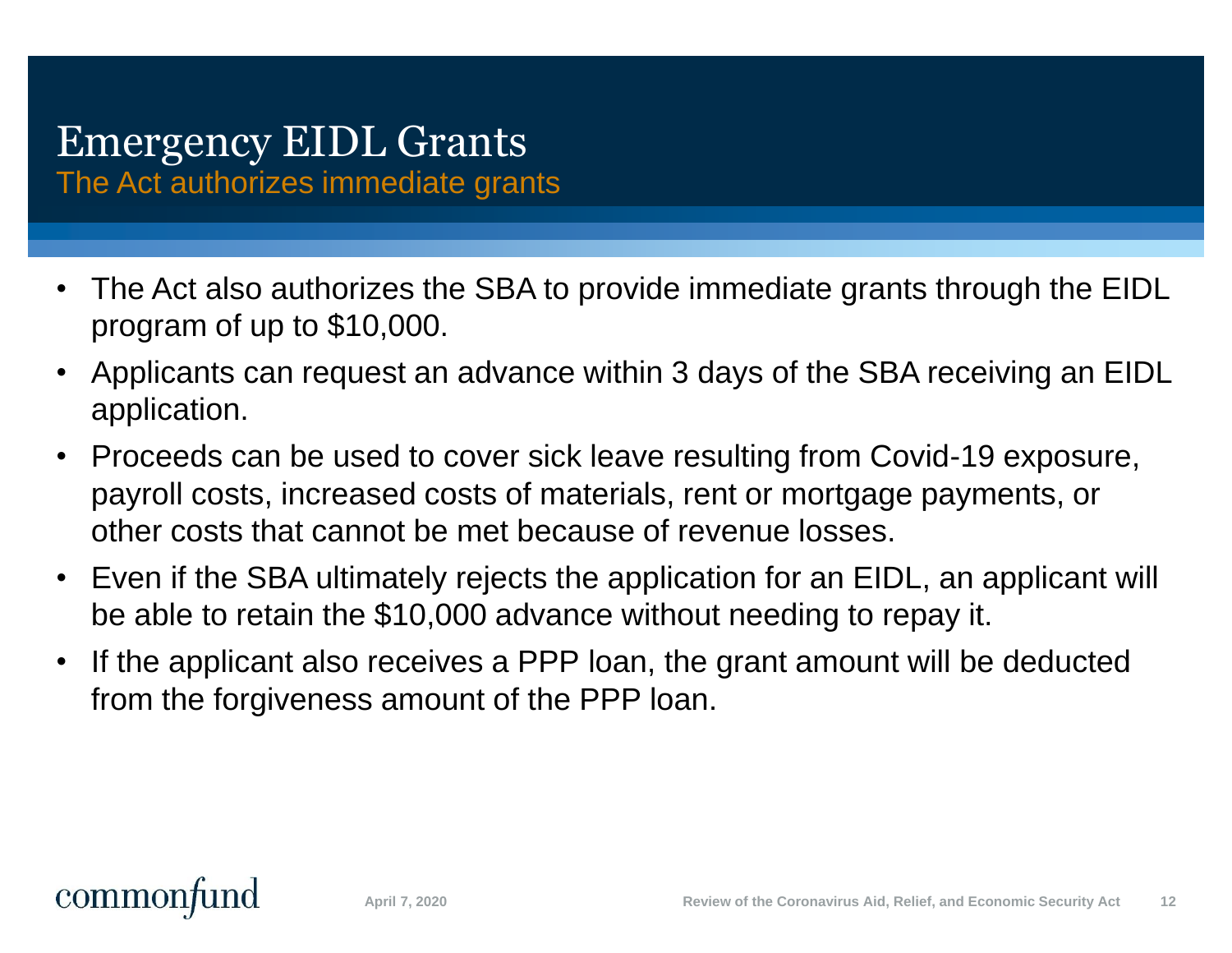# How to Access the EIDL Program

You will need to apply directly with the SBA for an EIDL

- You can get information on the EIDL program from the SBA here: <https://disasterloan.sba.gov/ela/>
- The SBA's approval of an EIDL is based on an applicant's credit score or "alternative appropriate method" for determining an applicant's credit.
- Terms on EIDLs vary, depending on the applicant's credit:
	- Loans can be for up to 30 years for some borrowers;
	- The interest rate is 2.75% per annum for nonprofit borrowers;
	- Principal and interest payments can be deferred, like PPP loans; and
	- The Act waives:
		- − personal guarantee requirements for EIDLs of up to \$200,000; and
		- − if the applicant was in operation on January 1, 2020, the requirement that the applicant be in business for at least 1 year prior to the disaster.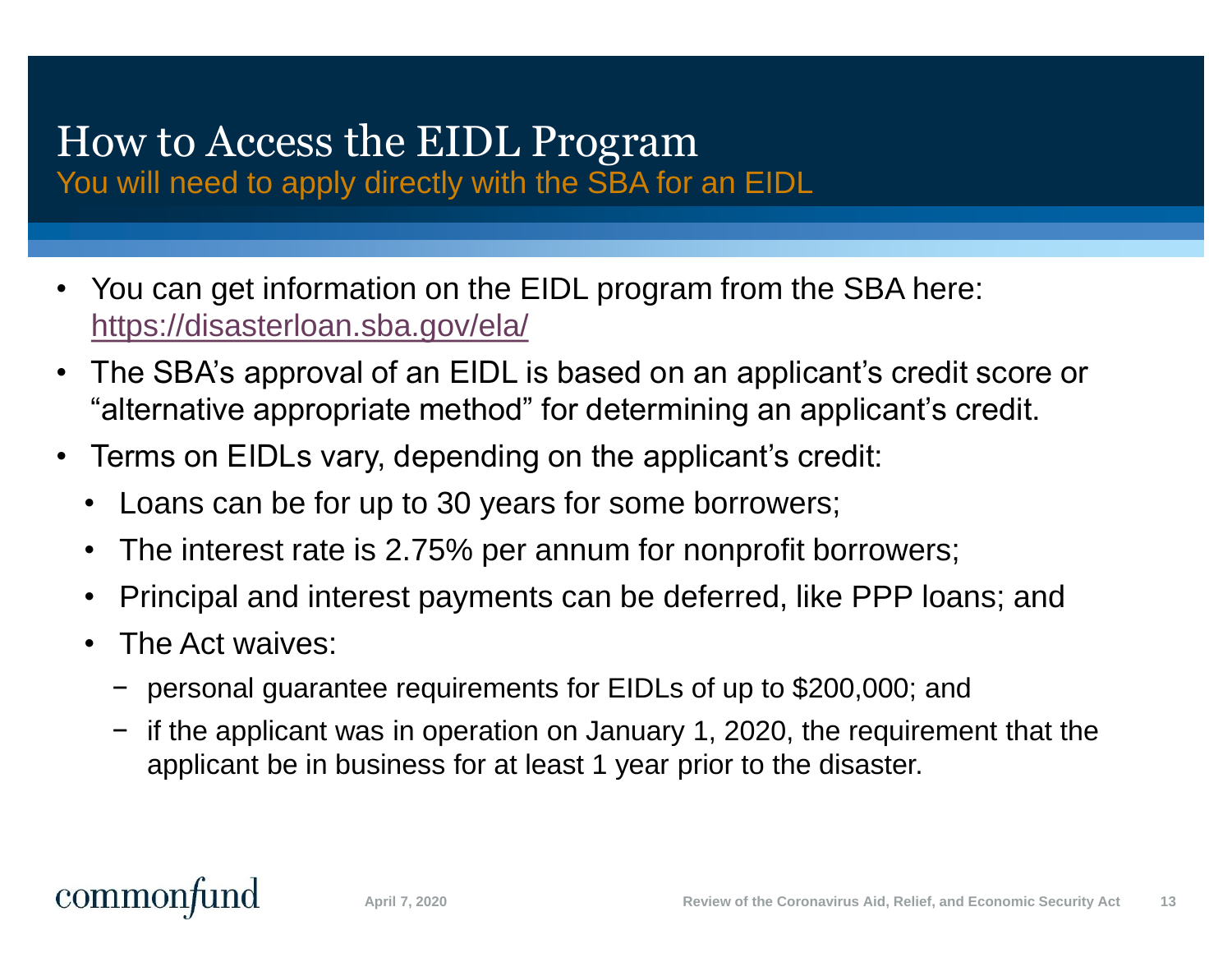#### Considerations for Both the PPP and EIDL SBA guidance will be important

- Eligibility for the PPP and the EIDL program will depend on the borrower's size.
- The SBA has specific rules relating to the determination of the size of an organization, depending on the nature, operations, scope, locations and affiliations of that business.
- The SBA applies a broad "aggregation" concept to its analysis on size.
- There may be more flexibility for nonprofits under the EIDL Program.

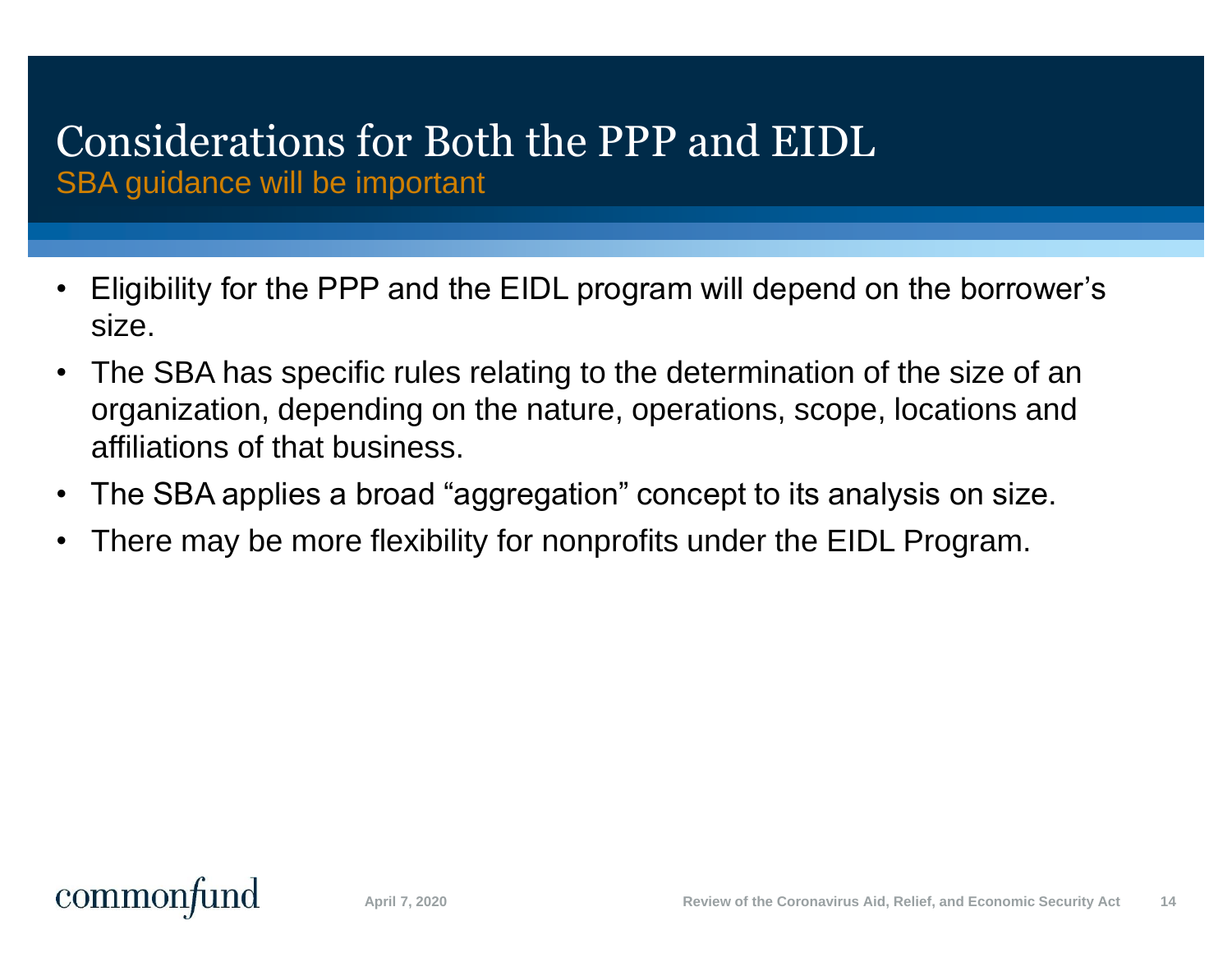# Mid- and Large-Sized Businesses Financial Support

\$500 billion has been appropriated for mid- and large-sized businesses

- Who can apply for this support?
	- Air carriers; and
	- U.S. businesses that have not otherwise received adequate economic relief in the form of loans and grants under the Act.
- Certain funds have been expressly allocated by the Act:
	- \$25 billion for passenger air carriers;
	- \$4 billion for cargo air carriers;
	- \$17 billion for businesses critical to national security; and
	- \$454 billion (plus unused amounts above) to support U.S. businesses.
- Nonprofit organizations with between 500 to 10,000 employees are eligible to borrow under this program.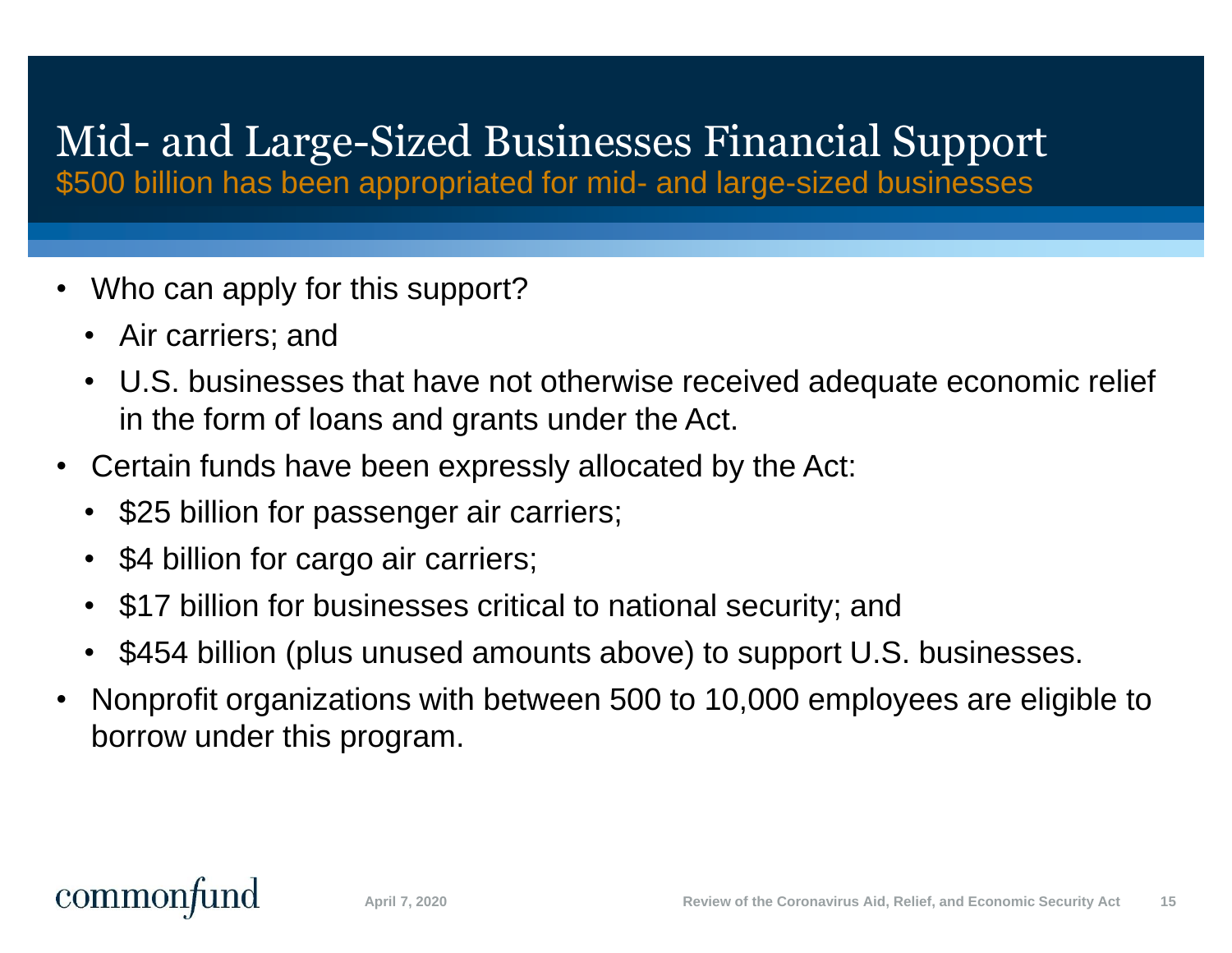## The Terms for Borrowing are Different from the PPP

- The U.S. Department of the Treasury (the "*Treasury Department*") will administer the mid- and large-sized business loan program.
- The support will be provided in the form of loans, loan guarantees and other investments.
- The Treasury Department will have issued regulations relating to the program by April 6, 2020.
- Per the terms of the Act, direct loans under the program will come from banks.
	- The interest rate on these loans will be no greater than 2%, with initial deferred principal and interest for at least 6 months, with the possibility of deferral extensions.
	- There is no debt forgiveness provision relating to these loans.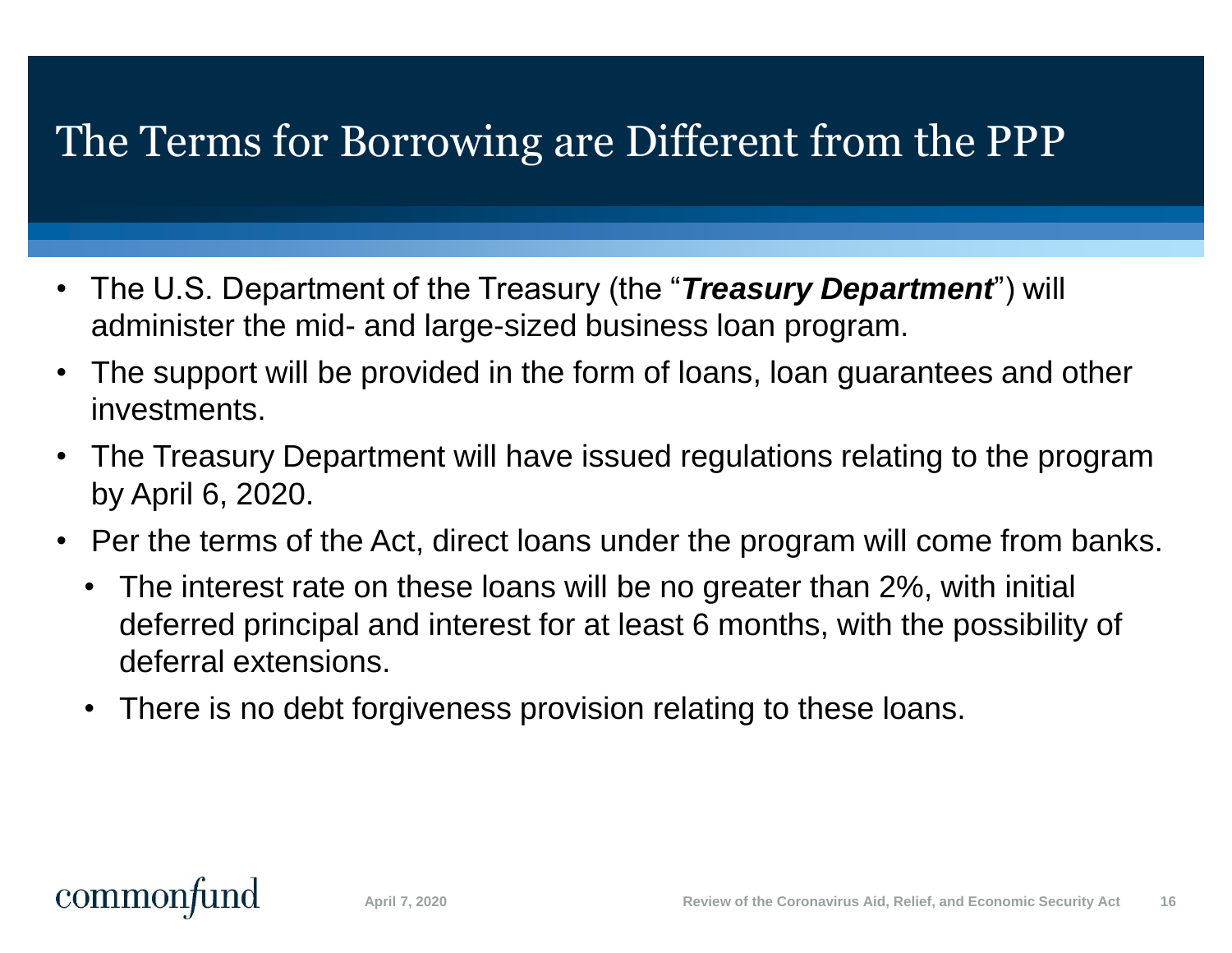## Requirements for Businesses Financial Support

The requirements for the mid- and large-sized funding are more stringent

- A borrower will be required to agree and/or certify that:
	- The funds will be used to retain at least 90% of the workforce at full compensation/benefits until at least September 30, 2020;
	- For 1 year after a loan is repaid, it will not pay stock dividends and/or effect a stock buy-back;
	- For the term of the loan and 2 years after full repayment, it will not:
		- − Outsource/offshore jobs; and
		- − Break a collective bargaining agreement; and
	- For the term of the loan, it will stay neutral in any union organizing effort.

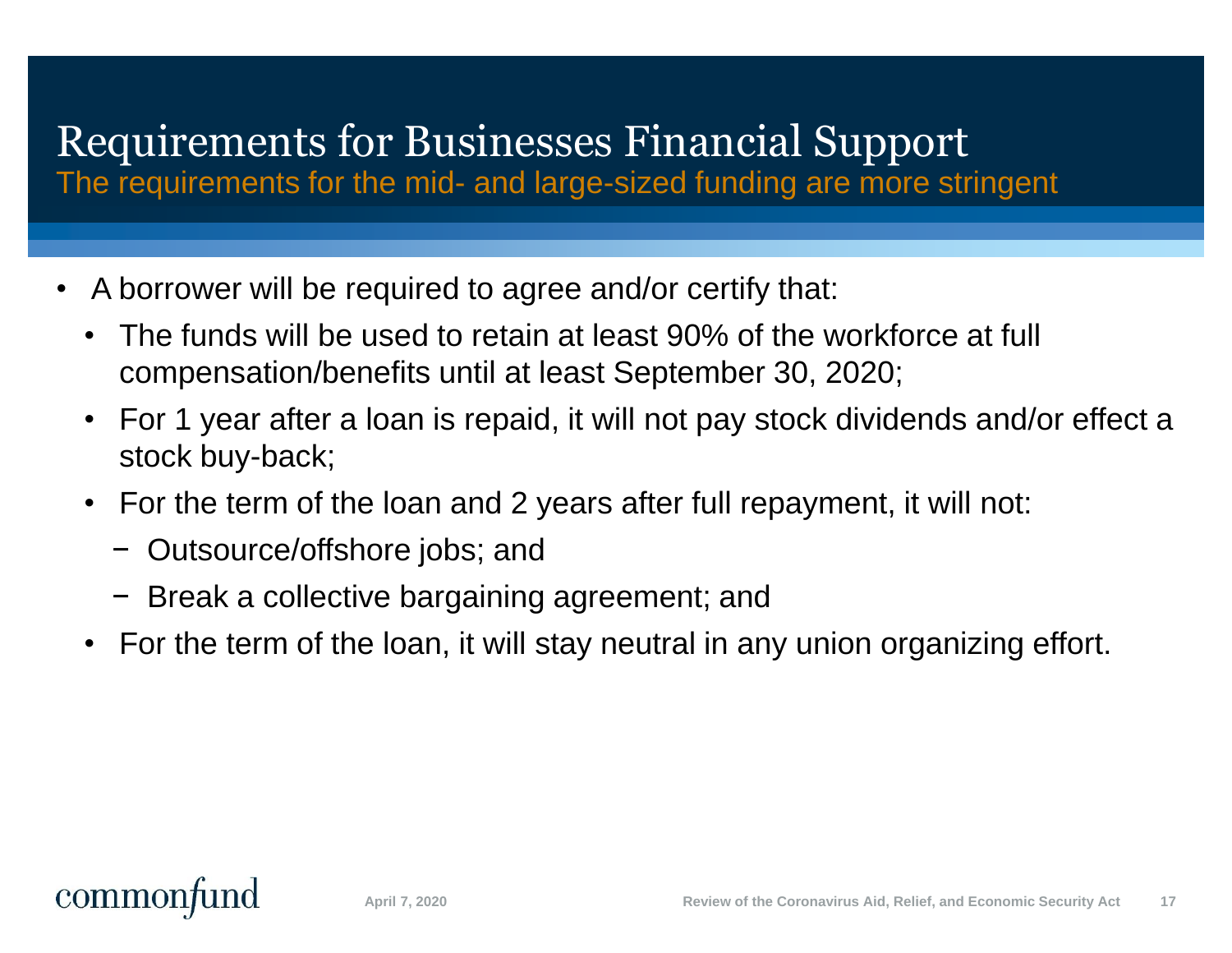### Payroll Tax Credits

There are tax credits available for certain employers

- Tax credits may be available for businesses operating in 2020 for calendar quarters in which, or for which:
	- there was a full or partial shut-down as a result of government orders restricting commerce, travel or group meetings as a result of Covid-19 (*NB:*  this is applicable to tax-exempt nonprofit organizations); and
	- gross receipts in a quarter were less than 50% of the gross receipts from that same quarter in 2019 (*NB:* this is not applicable to tax-exempt nonprofit organizations).
- These employers may be eligible to receive a refundable tax credit equal to 50% of "*Qualified Wages*" – up to \$10,000 per employee.

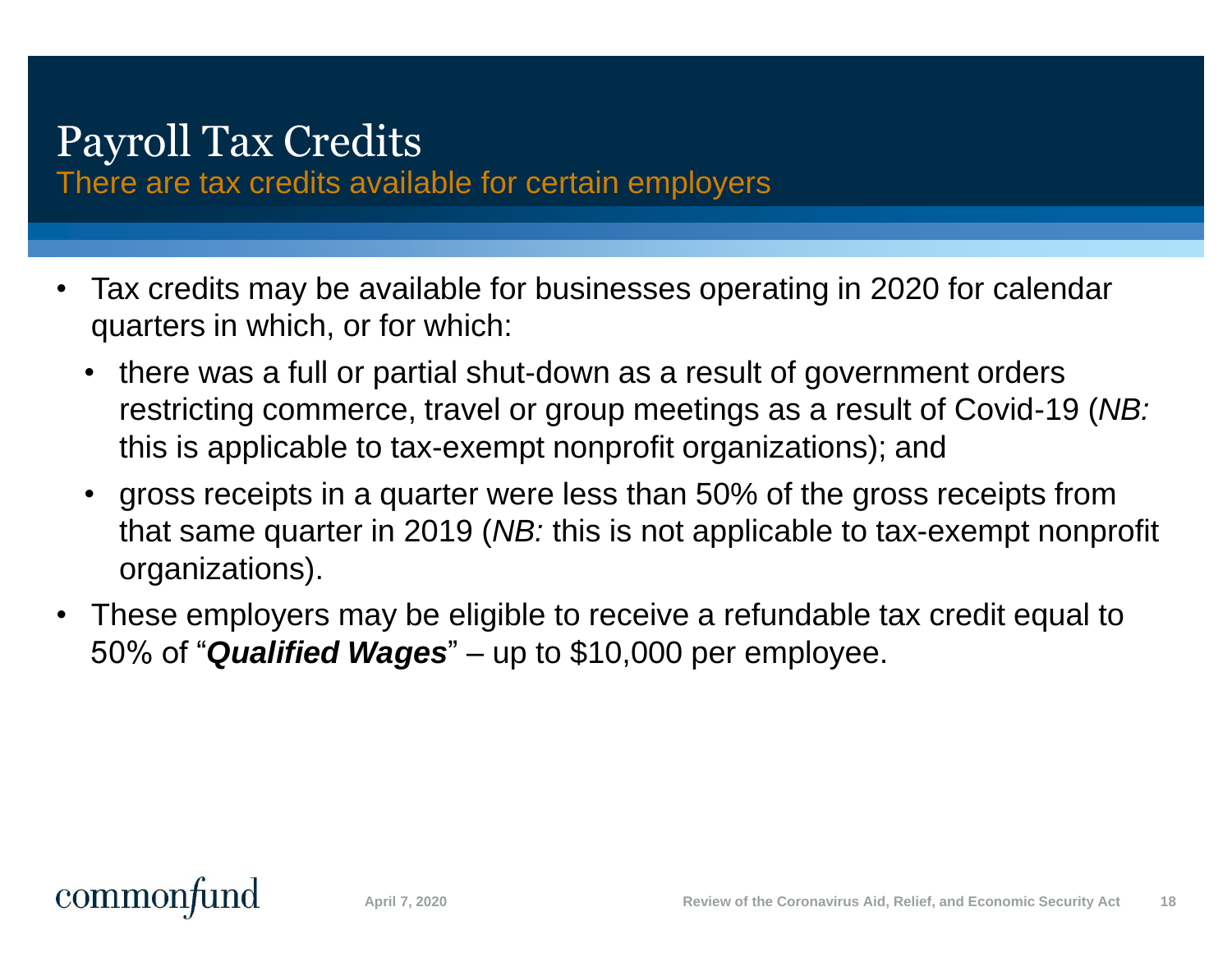### Payroll Tax Credits

The meaning of "Qualified Wages" depends on the size of the employer

- For employers with an average of 100 or more full-time employees in 2019, "*Qualified Wages*" means wages paid to employees who were not providing services during the applicable quarters.
- For employers with an average of fewer than 100 full-time employees in 2019, "*Qualified Wages*" means all wages paid to **all** employees during the applicable quarters.
- For both types of employers, "*Qualified Wages*" include amounts paid by employers for allocable qualified health plan expenses.
- There are also exclusions to what constitutes "*Qualified Wages*", such as wages paid through PPP loans and wages mandated under the FFCRA (to be discussed).
- The U.S. Internal Revenue Service (the "IRS") will issue further guidance on advancing payment of the tax credits.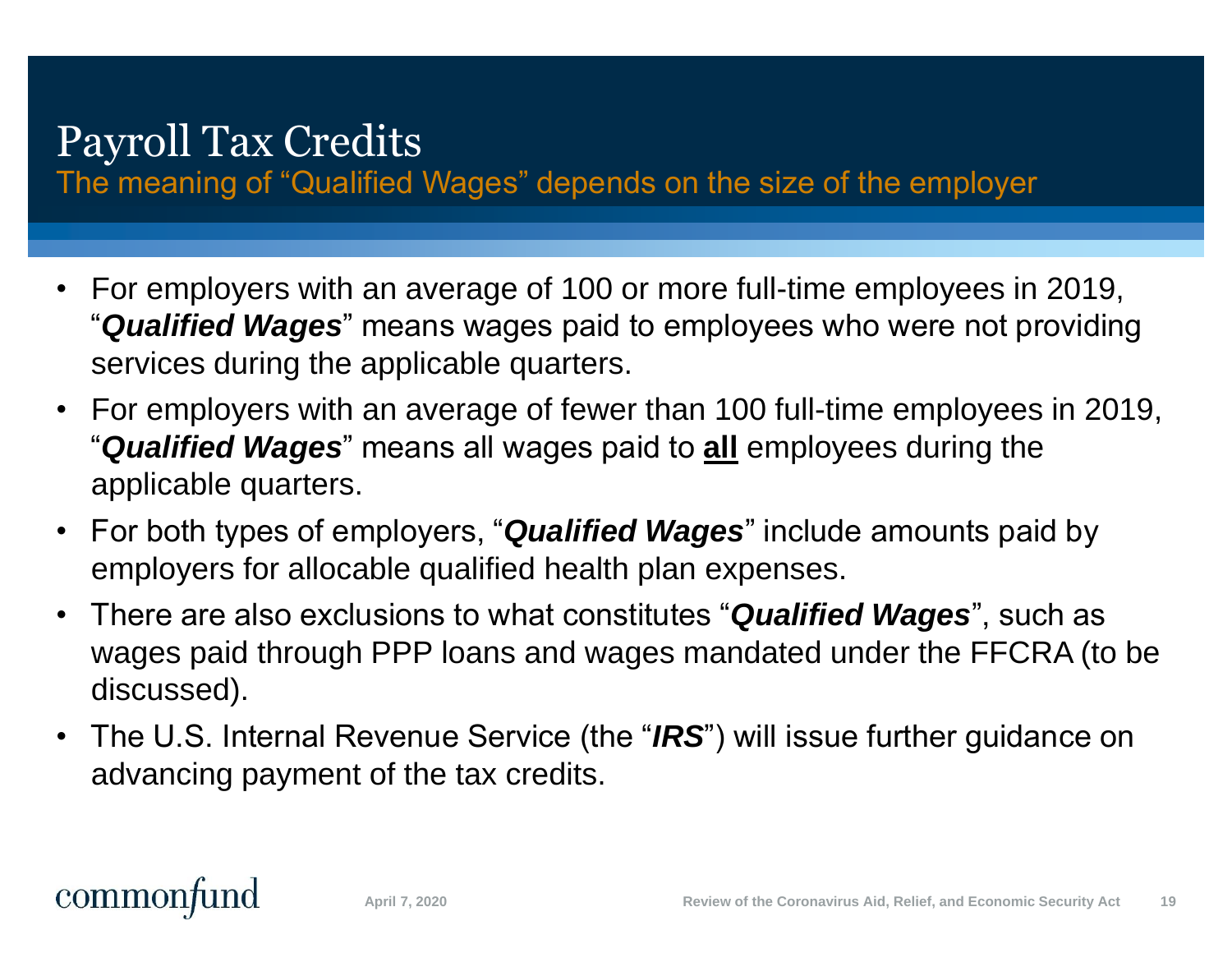### Deferral of Payroll Tax Payments

Certain payroll tax payments have been deferred – not waived

- From March 27, 2020 to December 31, 2020, payments of the employer portion of the Federal Insurance Contributions Act (FICA) are deferred without penalty.
- Payment of 50% of the tax liability will be due on December 31, 2021, with the remainder being due on December 31, 2022.
- Employers who receive loan forgiveness for PPP loans are **not** eligible for the deferral of payroll tax payments.

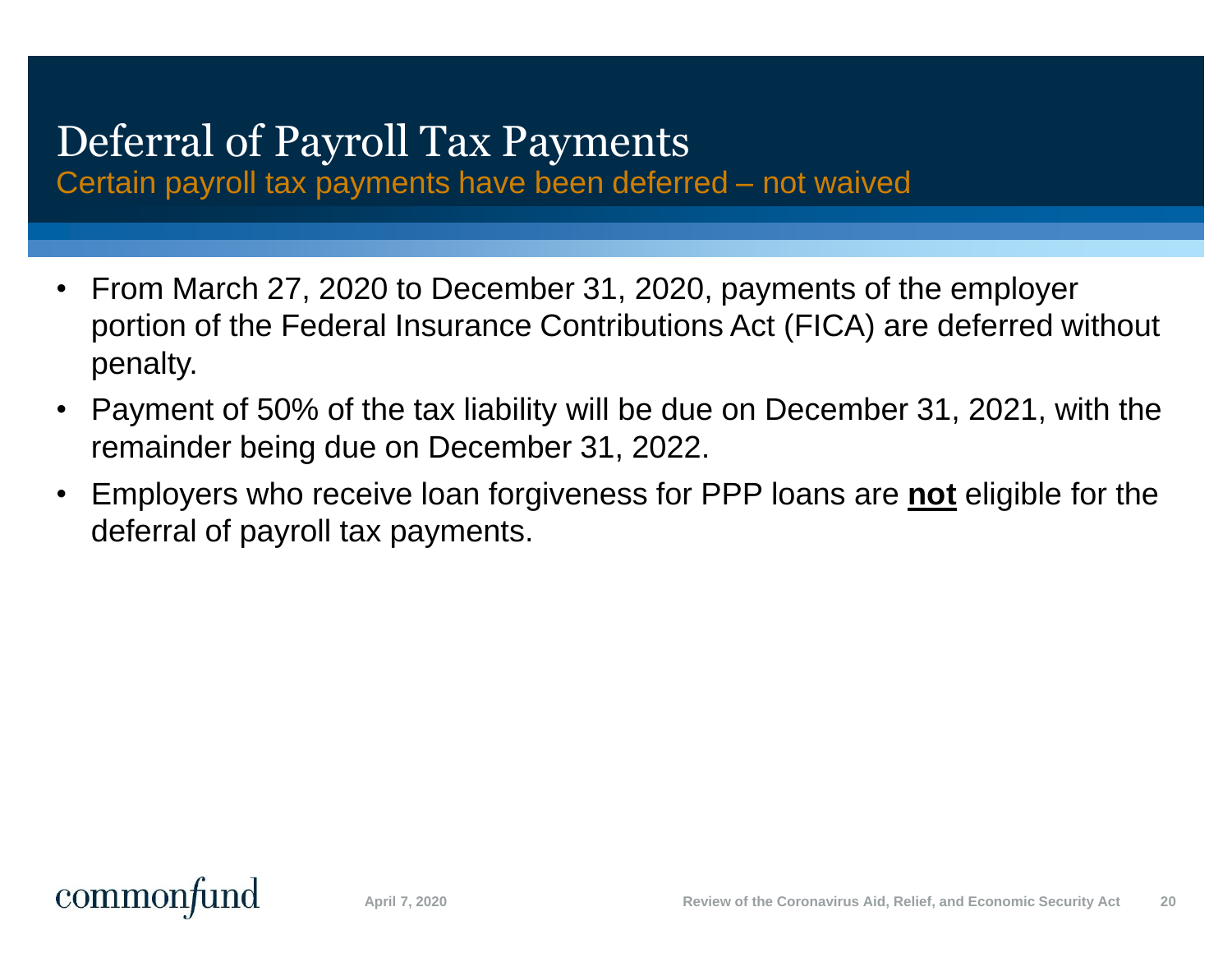## Charitable Contributions

The Act is encouraging people – and corporations – to donate

- The Act pulls back from the Tax Cuts and Jobs Act of 2017 and encourages people – and corporations – to make donations to charitable organizations.
- Taxpayers who do not itemize deductions can now claim an "above the line" deduction of up to \$300 for tax years beginning in 2020.
- The limitation on the amount of charitable deductions that can be claimed by individuals and corporations has been suspended for 2020.
- The limitation on charitable contributions of food has been increased for 2020 from 15% to 25%.

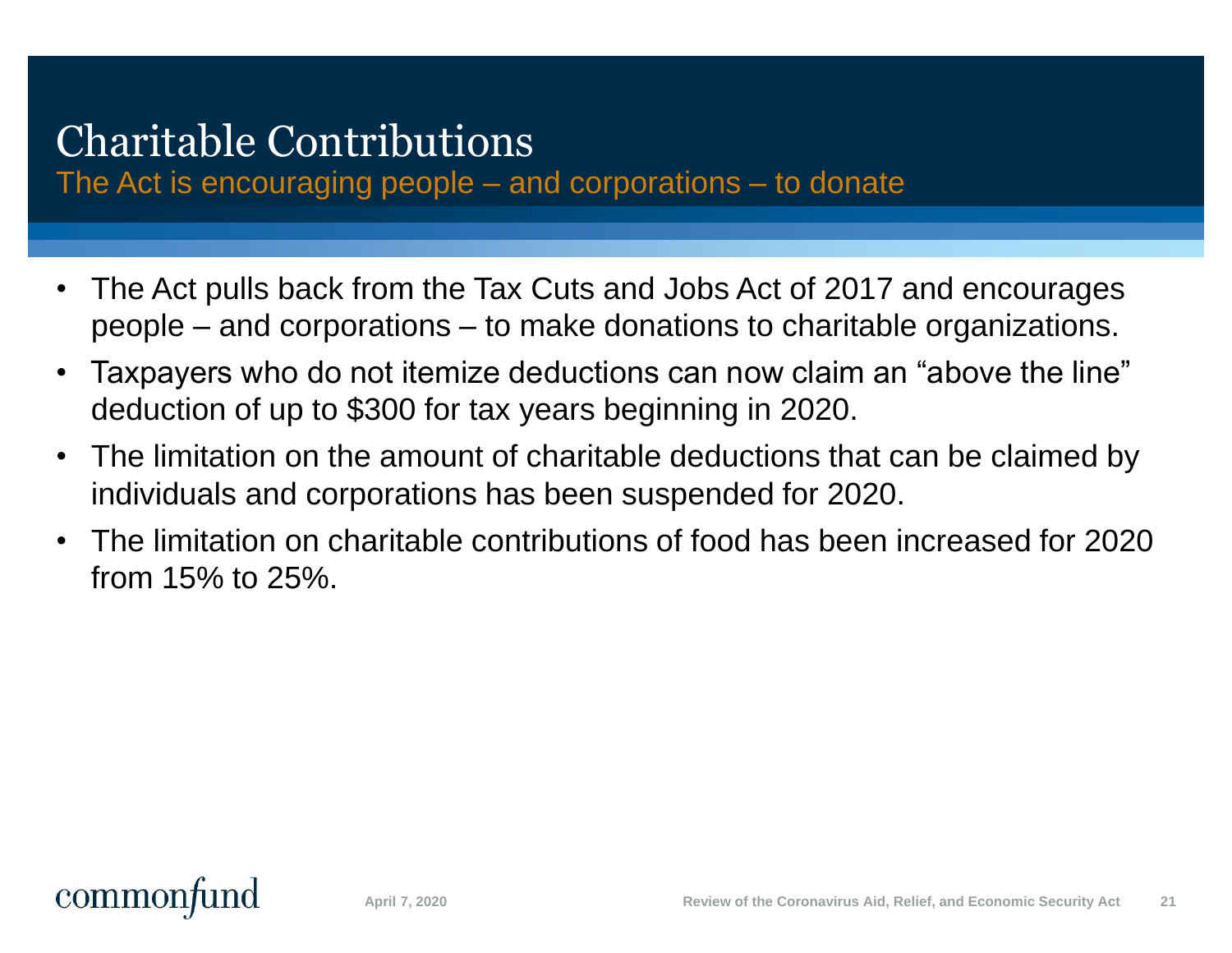### Part 2: Easing the Burden on Your Employees

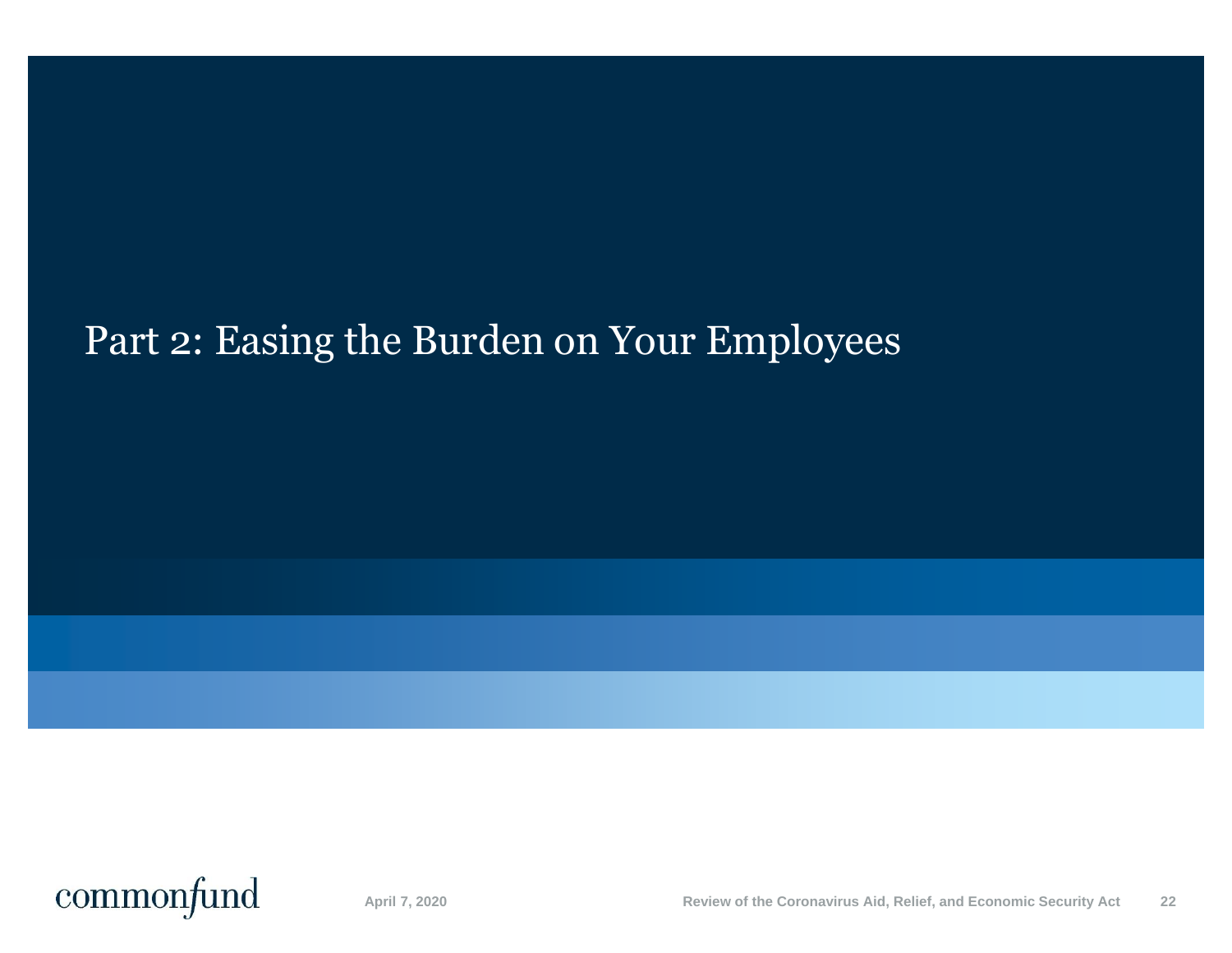## Personal Tax Credit

The Act provides for an advance tax credit payment to individual taxpayers

- The Act provides for a tax credit against the 2020 tax year equal to the sum of \$1,200 for an eligible individual (\$2,400 in the case of eligible individuals filing a joint return) **plus** an amount equal to \$500 **times** the number of qualifying children of the taxpayer.
	- This amount is reduced by 5% of so much of the taxpayer's adjusted gross income as exceeds \$150,000 in a joint return, \$112,500 in a head of household return, and \$75,000 for other returns.
- This is open to any individual taxpayer, except for non-resident aliens, any individual with respect to whom a deduction is allowable to another taxpayer, and an estate or trust.

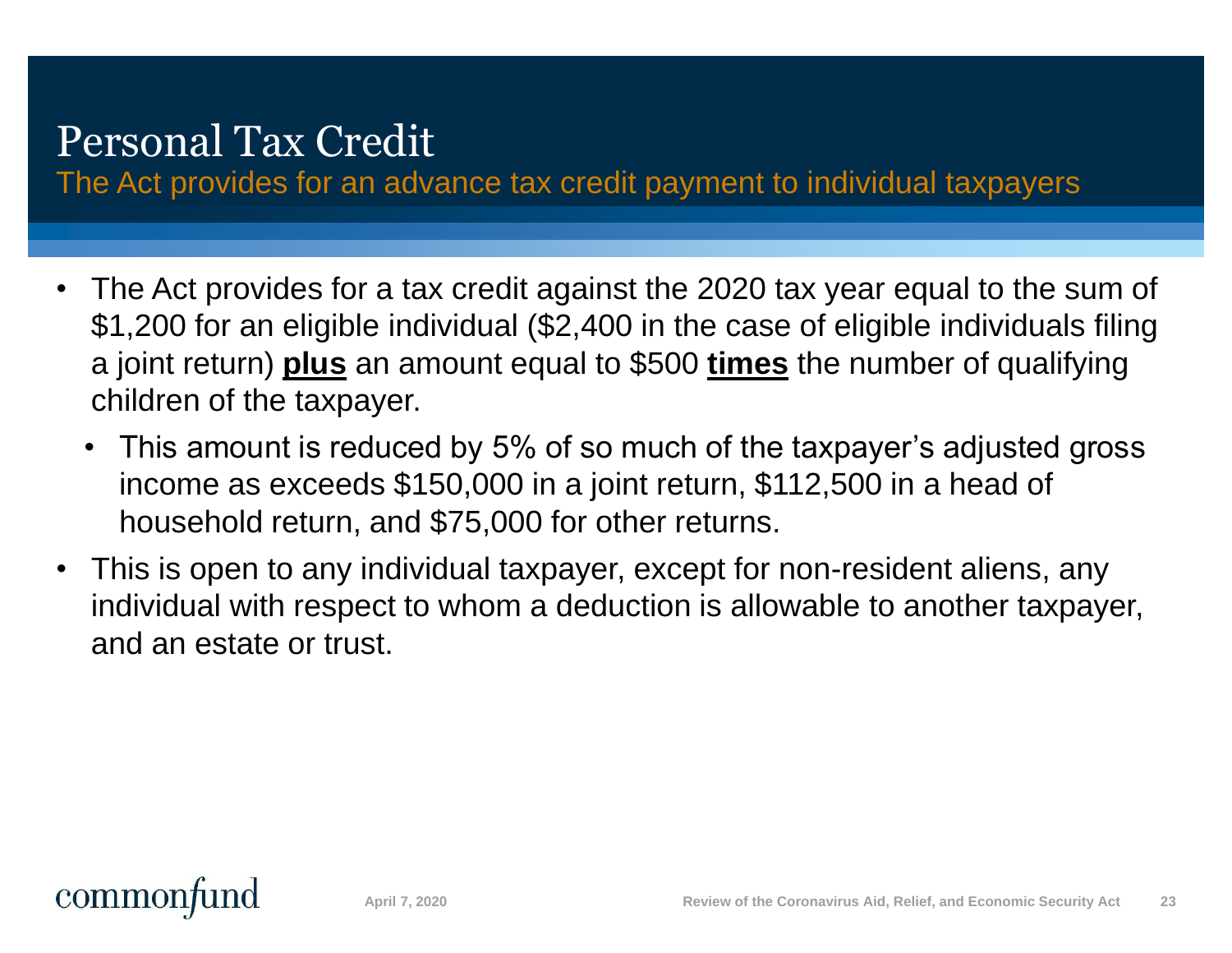### Sick Leave and Family Leave – A Recap

The Family First Coronavirus Response Act was only recently passed

- The Family First Coronavirus Response Act ("*FFCRA*") was passed on March 18, 2020. It remains effective through December 31, 2020.
- The FFCRA provides for paid sick leave benefits for employees for certain coronavirus-related reasons.
	- Employers with less than 500 employees are subject to this requirement.
	- Employees get two weeks (80 hours) of paid sick leave, as described below.
	- The employee must be unable to work (or telework) for certain coronavirusrelated reasons (*e.g.*, subject to a quarantine order, experiencing symptoms and seeking a diagnosis, caring for someone with symptoms, etc.).
	- Paid sick leave is at the regular rate of pay, capped at \$511 per day and \$5,110 in the aggregate, if the employee is subject to quarantine or selfquarantine or is experiencing symptoms and seeking a diagnosis.
	- Paid sick leave is at 2/3 of regular rate of pay, capped at \$200 per day and \$2,000 in the aggregate, if the employee is caring for a child whose school is closed or another person quarantined/experiencing symptoms.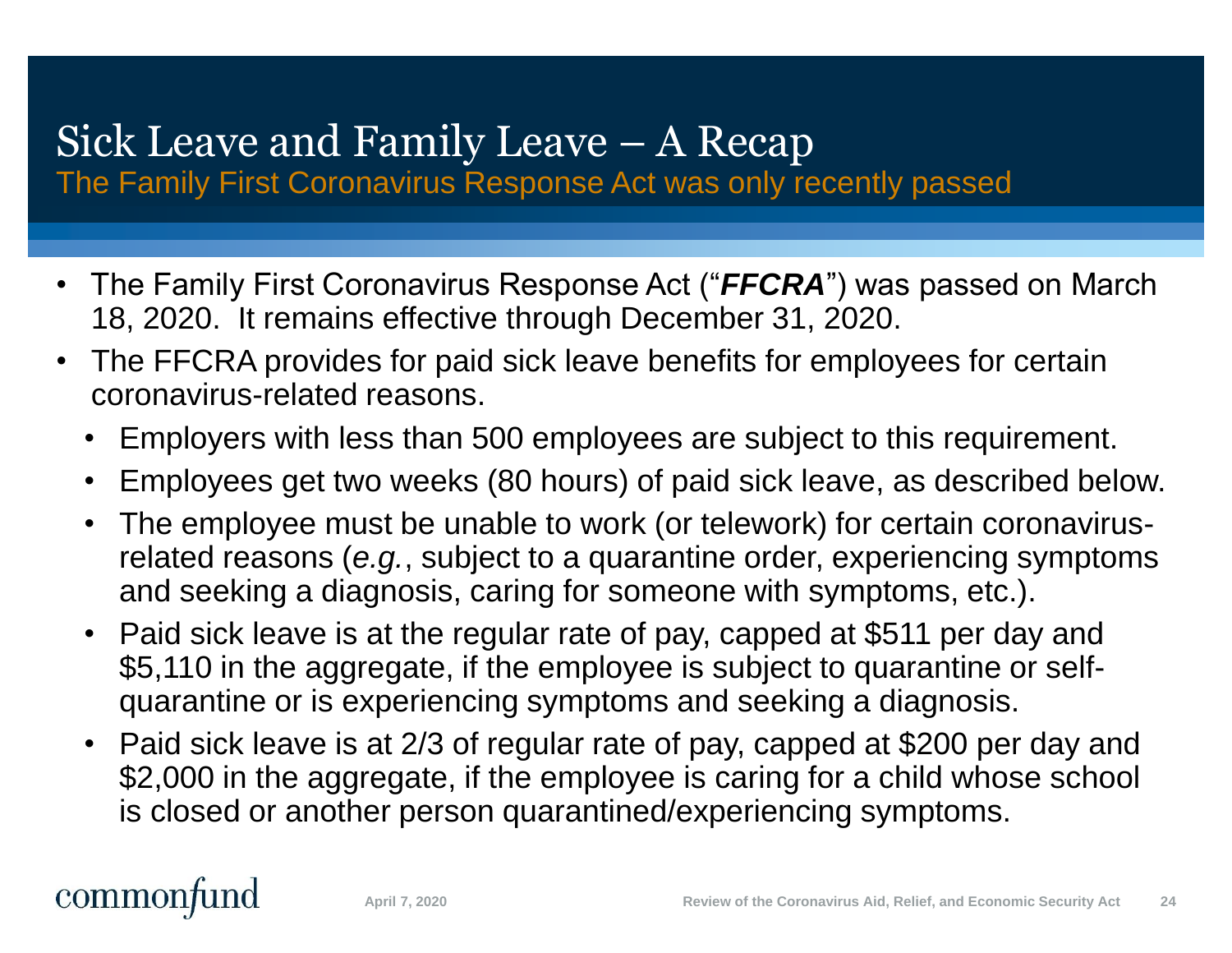### Sick Leave and Family Leave – A Recap The FFCRA also expanded the FMLA

- The FFCRA also expanded the Family and Medical Leave Act (the "*FMLA*").
- Certain employers must give an employee up to 12 weeks of paid family leave if the employee is unable to work (or telework) because their school has been closed or a child-care provider is unavailable due to coronavirus.
	- Employers with less than 500 employees are subject to this requirement.
	- Employees must have worked at least 30 days, and the child must be under 18 years of age.
	- The first 10 days of leave can be unpaid, but the remainder (up to 10 weeks) must be paid at at least 2/3 of the regular rate of pay (not to exceed \$200 per day and \$10,000 in the aggregate).
	- For the first 10 days, an employee can use vacation, personal or sick leave time. An employer can also require this.
- Employers that provide paid sick leave will be allowed to take a tax credit against payroll taxes in an amount equal to 100% of paid sick leave and family leave each calendar quarter.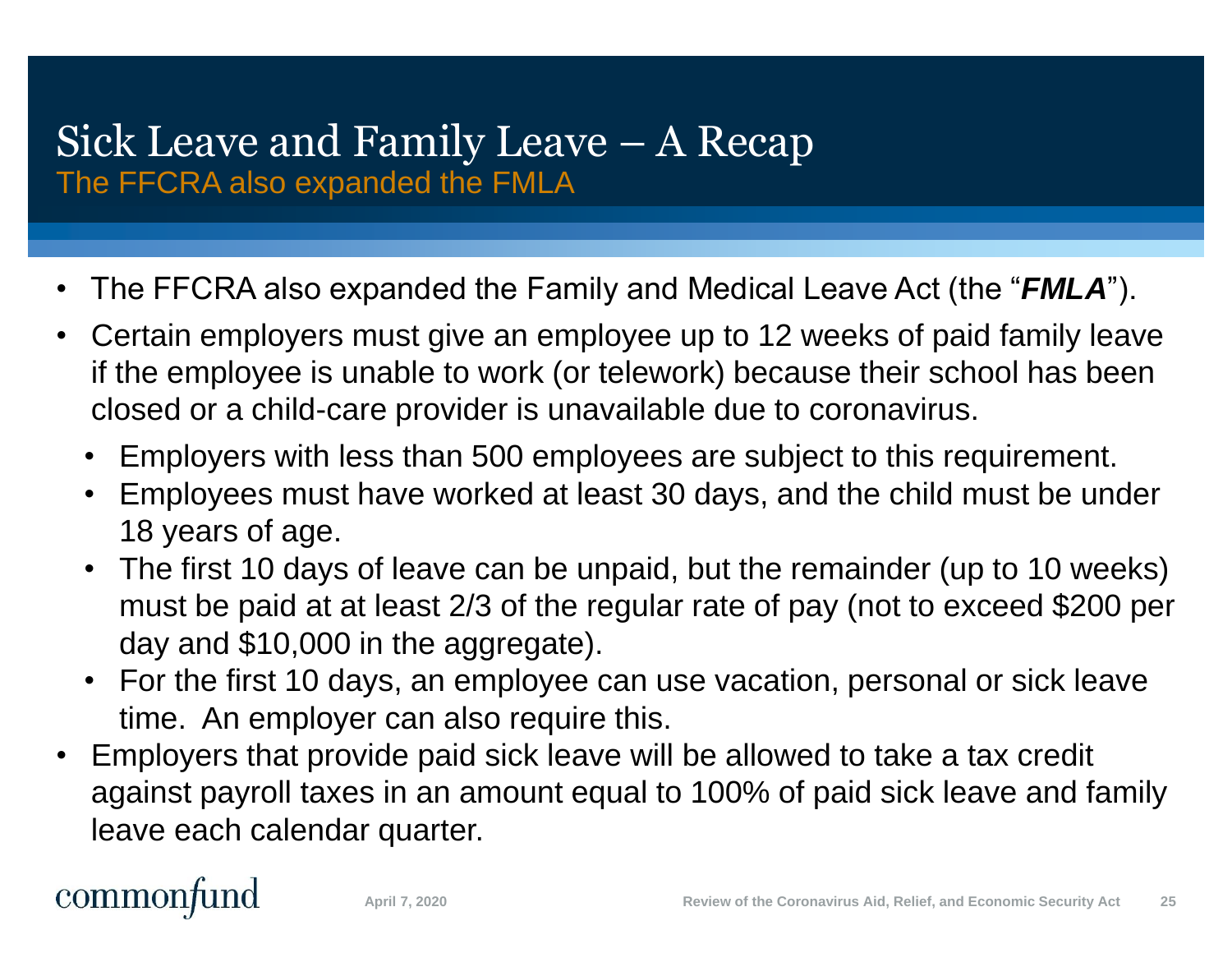### Sick Leave and Family Leave – Under the Act The Act now expands the FFCRA further

- As noted, paid sick leave and family leave were capped under the FFCRA.
- The Act now provides that while employers are not required to pay employees more than the caps, it allows employers to provide additional pay above the caps.
	- Any additional pay, however, is not subject to a tax credit.
- In addition, under the Act, an employee who was laid off on or after March 1, 2020 – and was subsequently rehired by the same employer – is eligible for paid family leave under the extended FMLA, so long as the employee was employed for at least 30 of the last 60 calendar days prior to layoff.

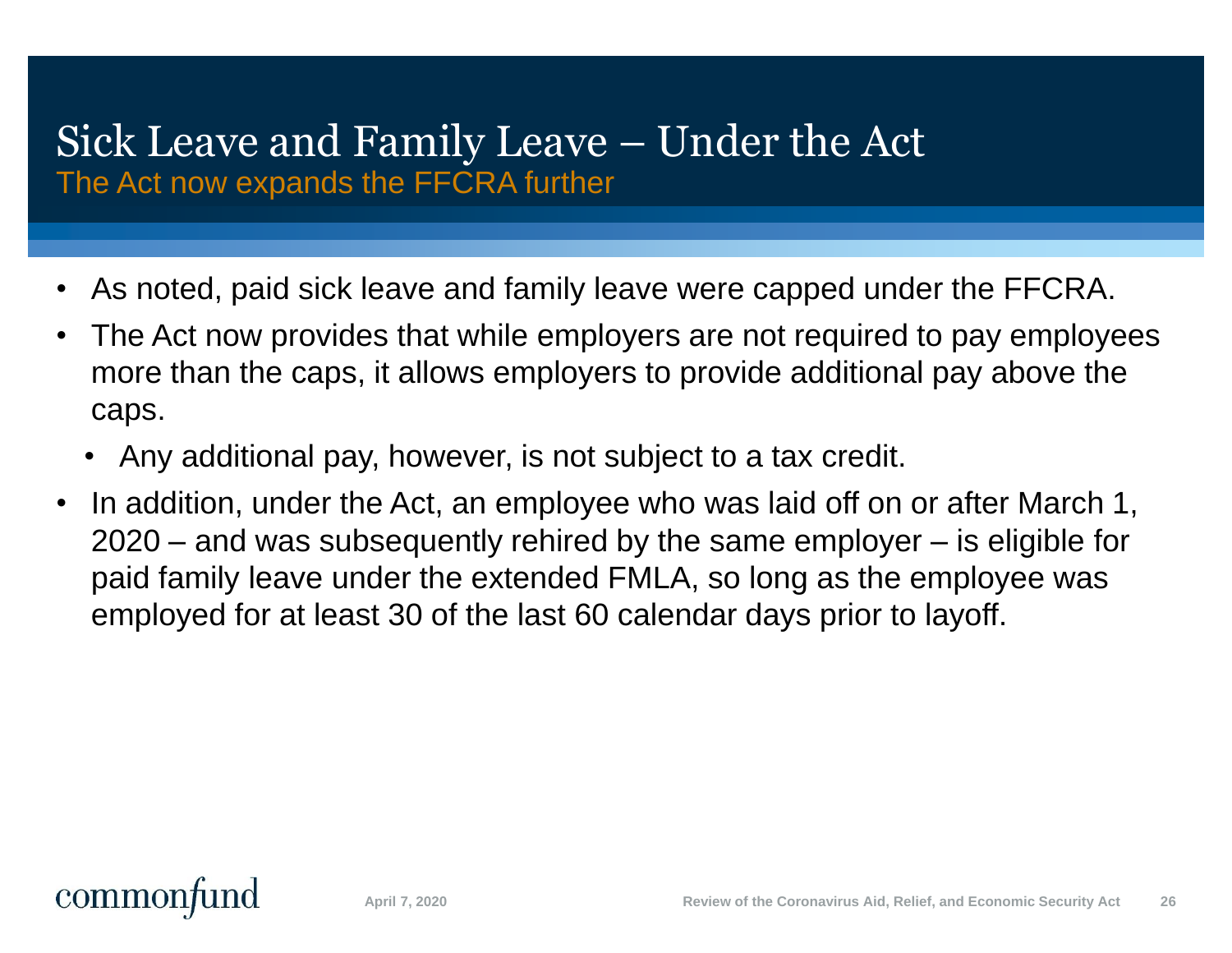## Drawing on Retirement Savings

Employees can now make certain withdrawals, without penalty

- An employee can make a withdrawal of up to \$100,000 (in the aggregate) from qualified retirement plans without facing a 10% penalty excise tax for a "coronavirus-related distribution",
	- The employee (or the employee's spouse or dependent) must be diagnosed with a coronavirus-related illness; or
	- The employee must otherwise experience adverse financial consequences as a result of being:
		- − Quarantined;
		- − Furloughed;
		- − Laid off (or have reduced work hours); or
		- − Unable to work due to a lack of child-care, a business closure or reduced business hours.
- Withdrawn amounts are still subject to ordinary income tax at the applicable rate.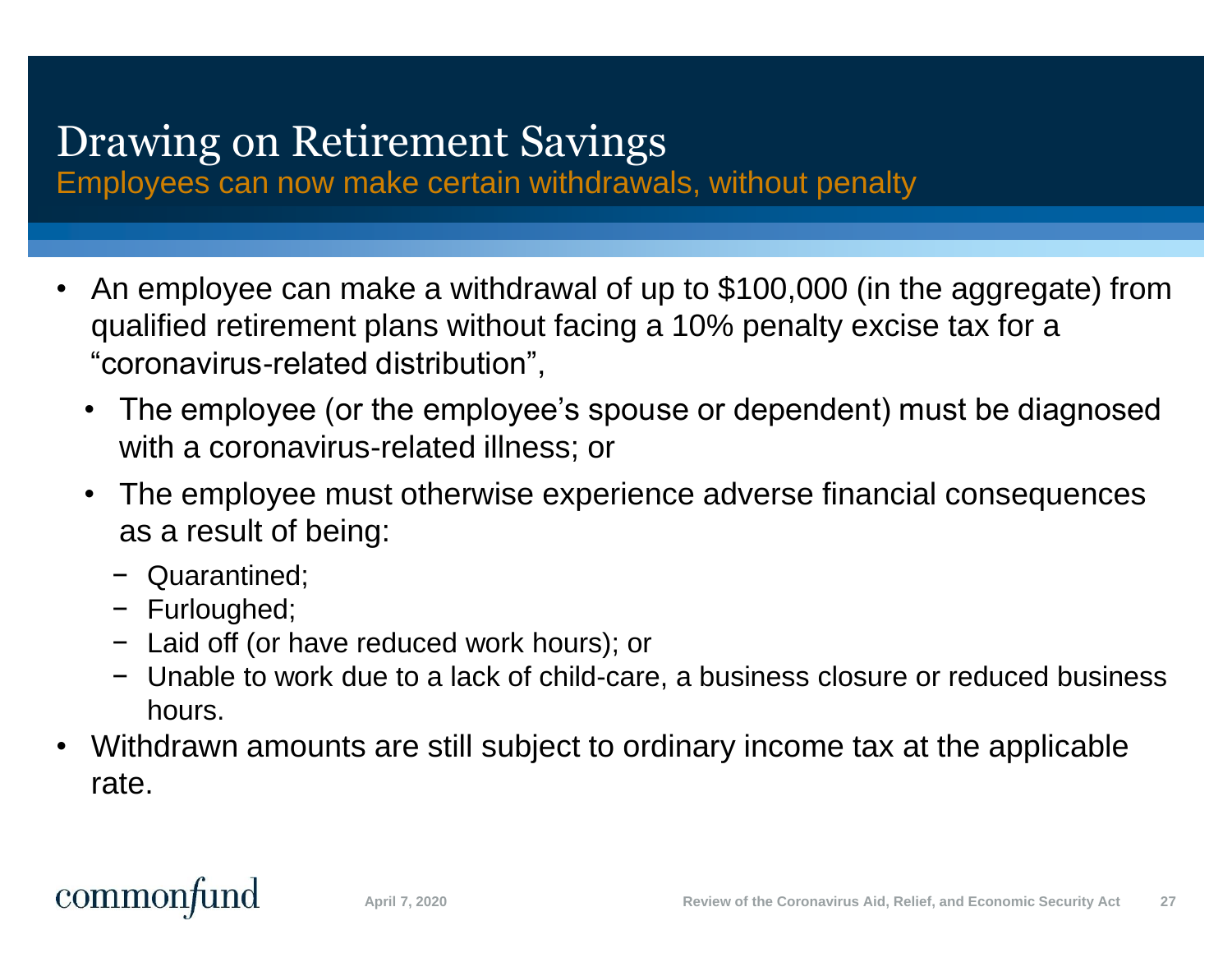# The Pandemic Unemployment Assistance Program

The Act provides additional support for the unemployed

- The Act temporarily expands unemployment benefits to certain "*Covered Individuals*", which is in effect until December 31, 2020.
- "*Covered Individuals*" are persons who self-certify that they are available and able to work, but are unemployed or partially unemployed due to a coronavirus-related reason (*e.g.*, diagnosed with Covid-19, caring for someone with Covid-19, unable to reach work because of quarantine, etc.)
- Through July 31, 2020, the amount of unemployment benefits includes the amount that would be calculated under state law **plus** an additional \$600 per week.
- Individuals who, under normal circumstances, are not traditionally eligible for unemployment, including those who are self-employed and individuals with a limited work history, are eligible for such benefits.
- Unemployment benefits are not available for those who can telework or who are receiving paid sick leave or other paid leave benefits.
- Individuals exhausting maximum unemployment insurance benefits under various State programs have an additional 13 weeks of benefits (extending unemployment benefits in most States to a total of 39 weeks).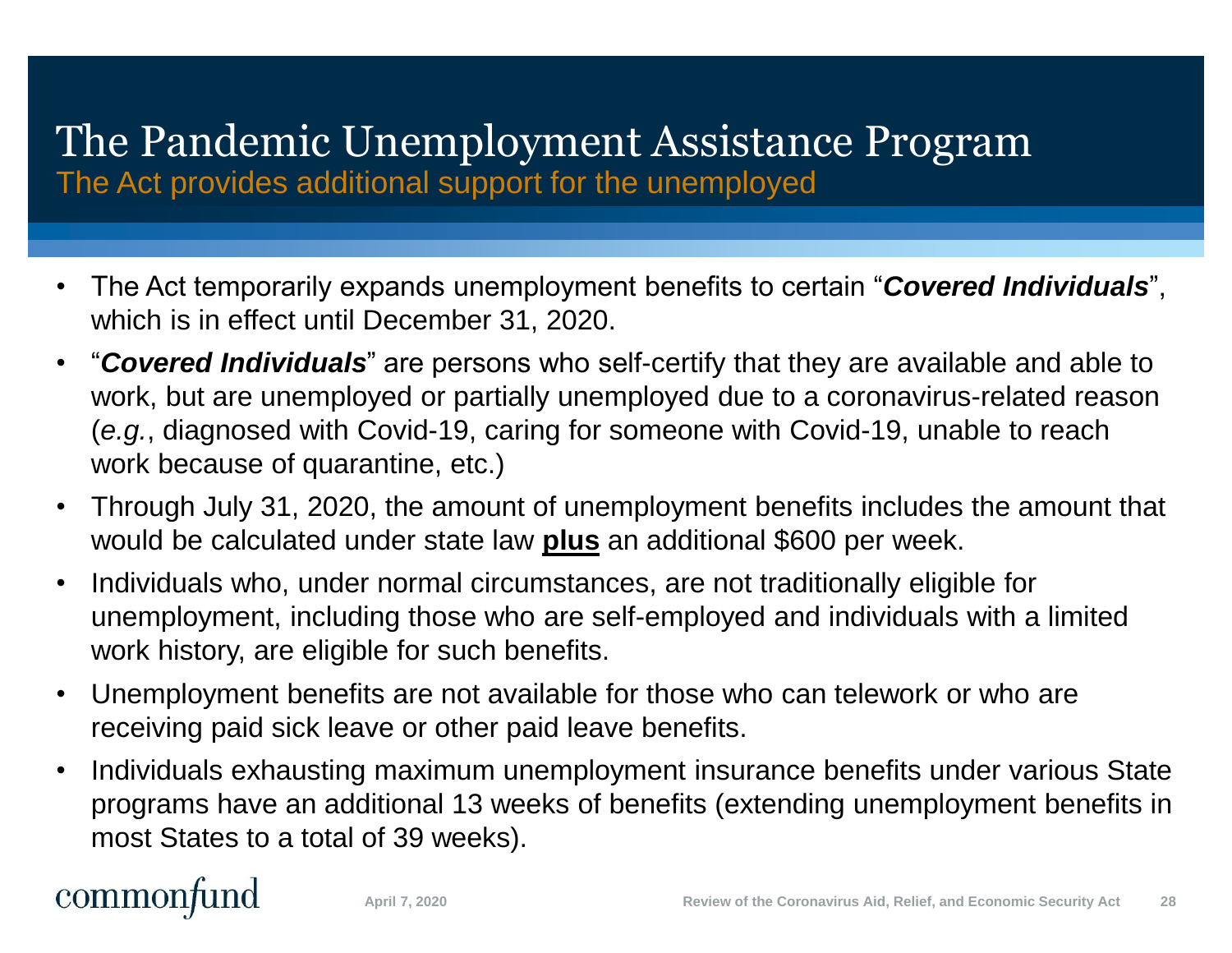#### COVID-19 Testing and Treatment Health Plans to Cover

- The Act requires group health plans and health insurance issuers to cover FDA-approved diagnostic testing without cost-sharing.
- The Act expands the definition of "covered diagnostic testing" to include:
	- Tests the developer has or intends to request emergency use authorization from FDA;
	- Tests developed in or authorized by a State; and
	- Tests deemed appropriate by the Secretary of the Department of Health and Human Services.

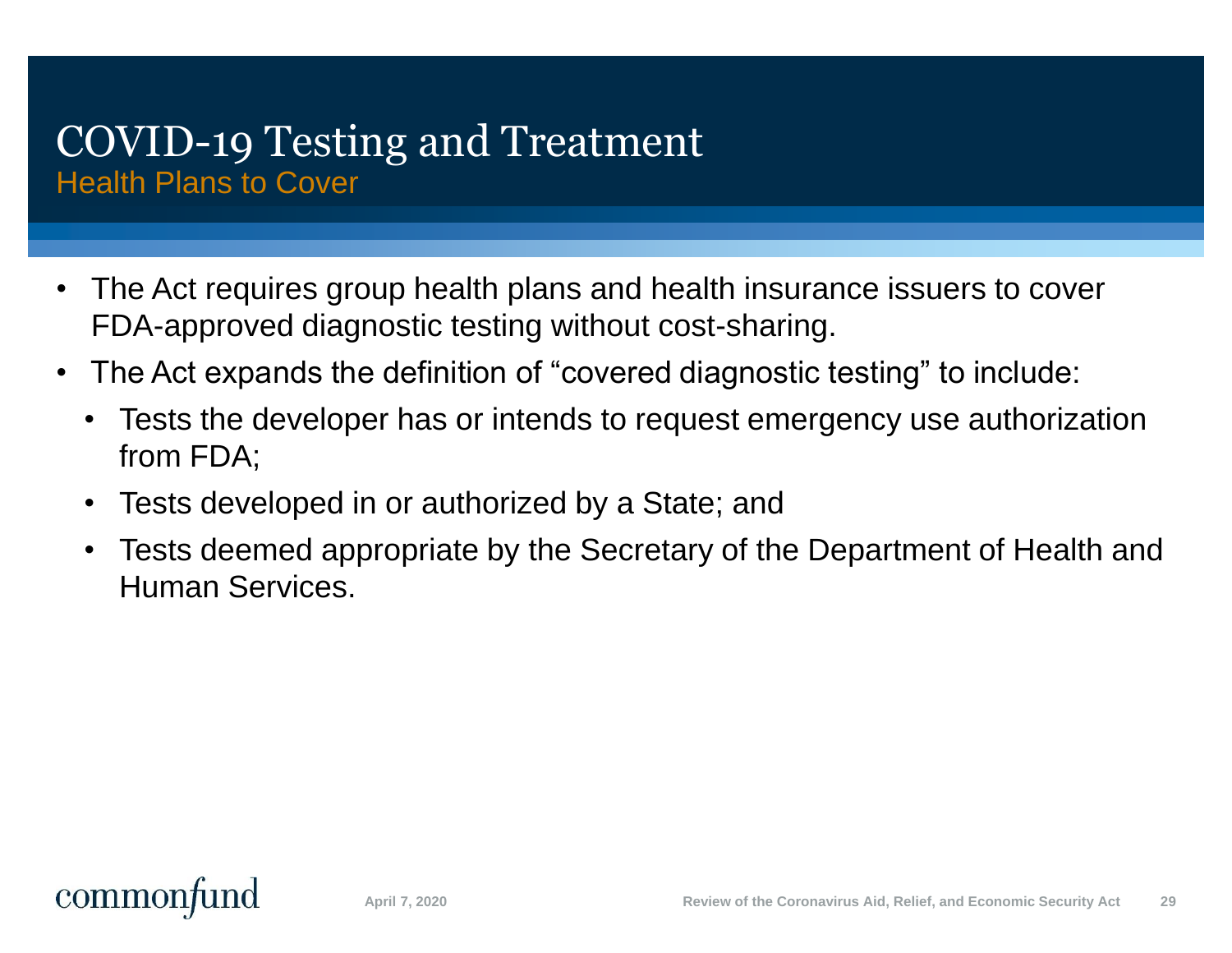### Part 3: Easing the Burden on Your Students and Teachers

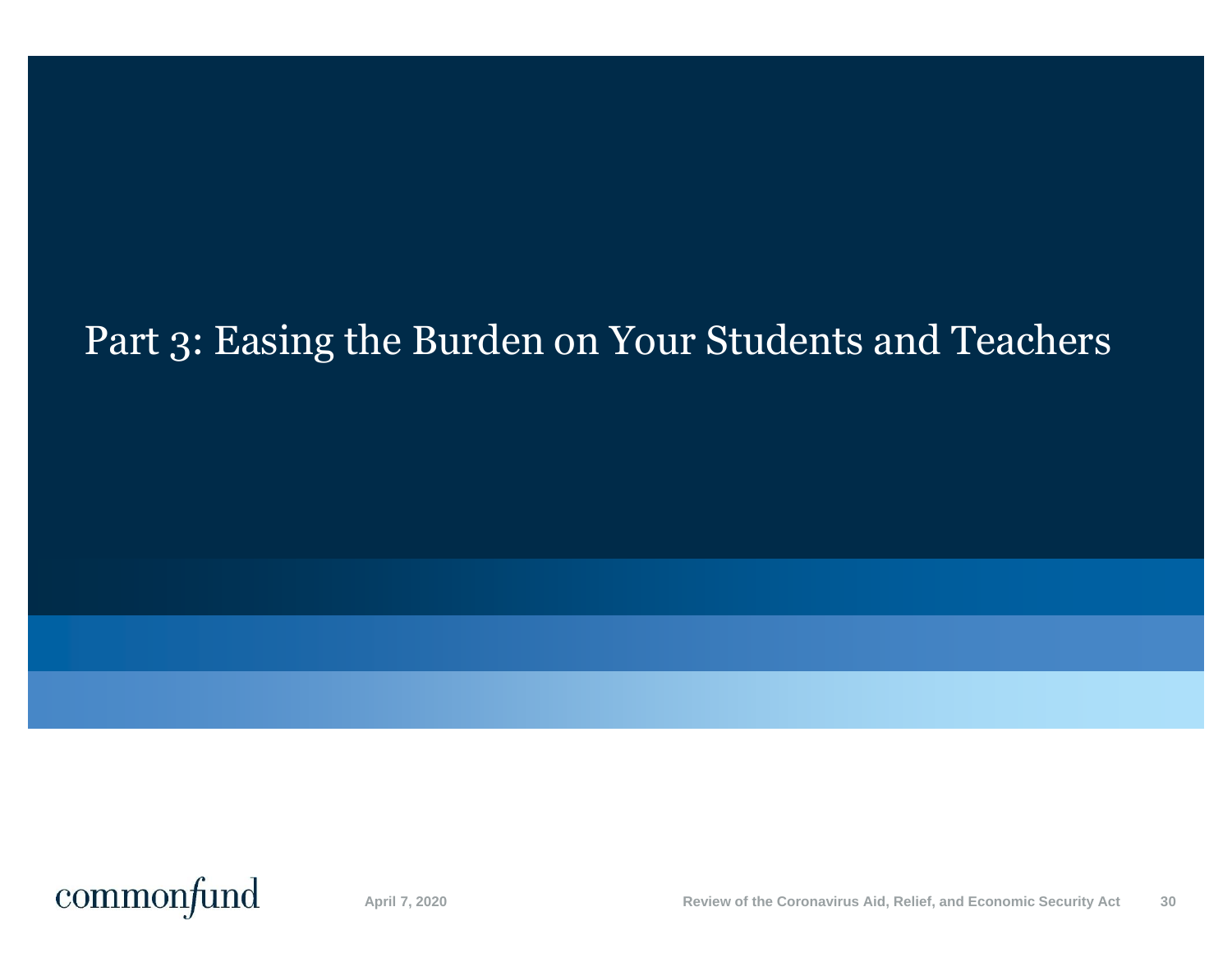### Relief Concerning Student and Teacher Loans

The Act provides certain relief regarding student loans and teacher loans

- Under the Act, employers are able to provide up to \$5,250 in student loan repayment benefits to employees tax free.
- The Act establishes a moratorium through September 30, 2020 on payments of interest and principal on, and involuntary collection efforts relating to, student loans.
- TEACH grant service obligations have been relaxed as a result of Covid-19 pandemic.

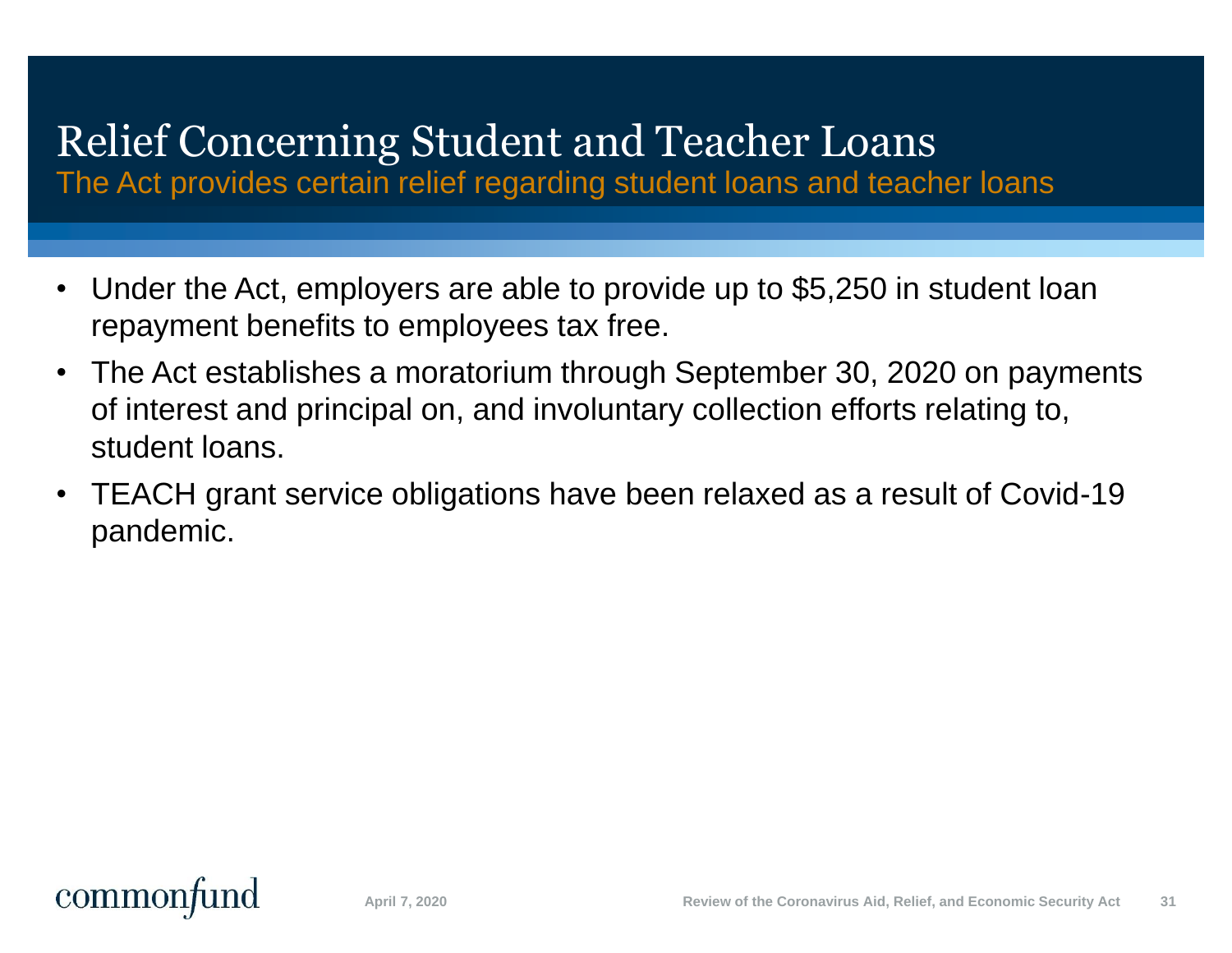## Campus-Based Aid

The Act provides educational institutions with more FSEOG flexibility

- The Act waives the requirement that a college or university pay a matching share of Federal work-study program wages and Federal Supplemental Educational Opportunity Grants ("*FSEOG*") for 2019-2020 and for 2020-2021.
- Colleges and universities can transfer left over Federal work-study funding into the FSEOG program, so money can be awarded to students as grants.
- They can also use FSEOG funding to provide emergency financial aid to undergraduate and graduate students facing unexpected expenses and unmet financial needs due to the Covid-19 pandemic.
	- The amount of emergency aid is capped at the amount of the maximum Pell Grant for the applicable award year.
	- Scholarship-granting organizations can be used to process applications for emergency aid.
	- Receipt of emergency aid does not reduce the student's eligibility for need-based financial aid.
- Federal work-study students can be paid for up to one year if the student's employer or the campus closes as a result of the Covid-19 pandemic, based on scheduled hours.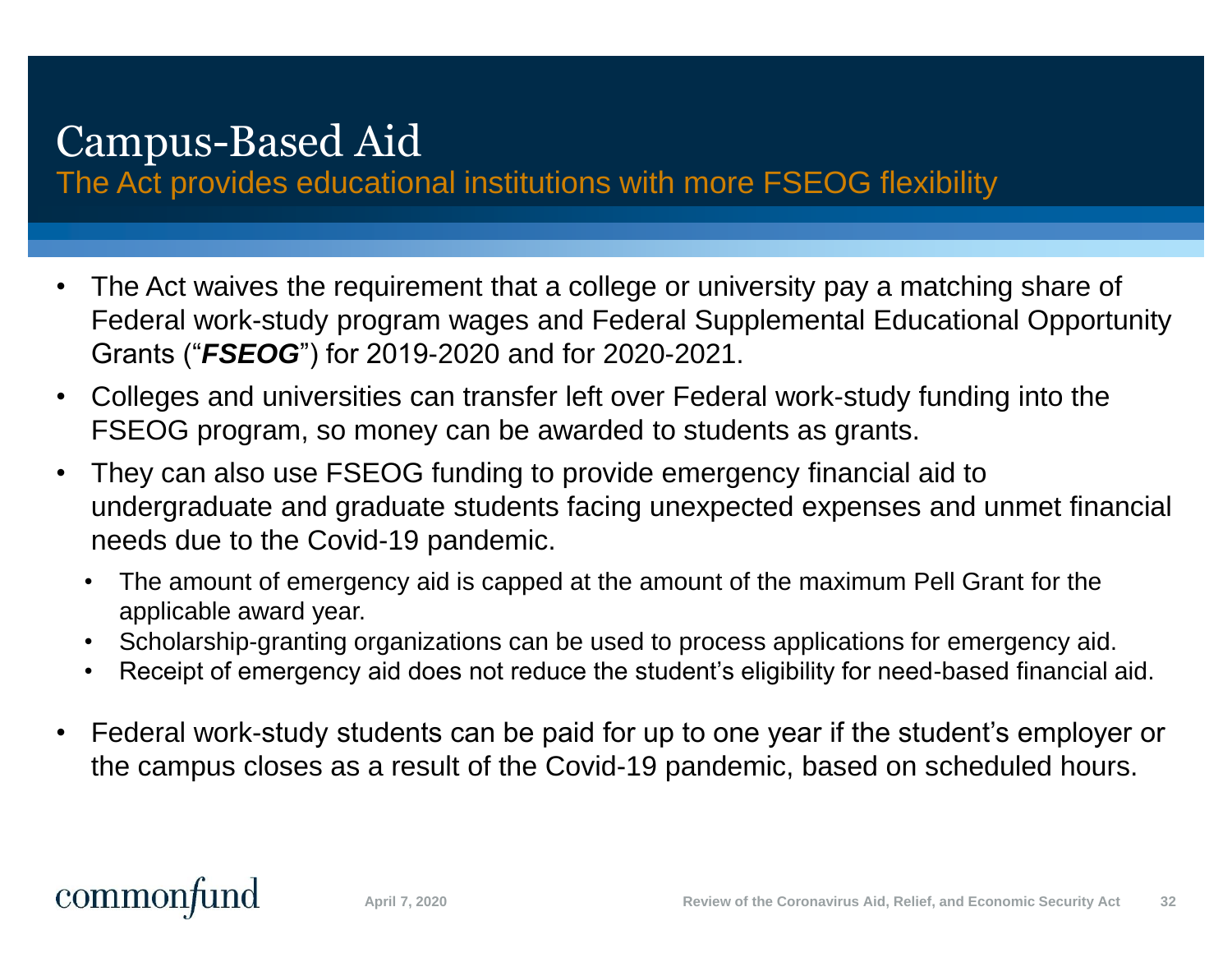## Time Limits for Financial Aid

The Act relaxes time limits applicable to a student getting financial aid

- Stafford loans are excluded from subsidized loan usage limits if the student was not able to complete the academic term for which the loan was obtained.
- Similarly, Federal Pell Grants are excluded from duration limits if the student was not able to complete the academic term for which the grant was obtained.
- If a student withdraws as a result of the Covid-19 pandemic, the Act waives the requirement for return of Federal student aid.
- The Act further cancels loans associated with a payment period for which the student withdraws due to the Covid-19 pandemic.
- Colleges and universities are also able to exclude (without having to receive an appeal from a student) attempted credits that were incomplete because of the Covid-19 pandemic when calculating the minimum 2.0 grade point average requirement for Federal financial aid.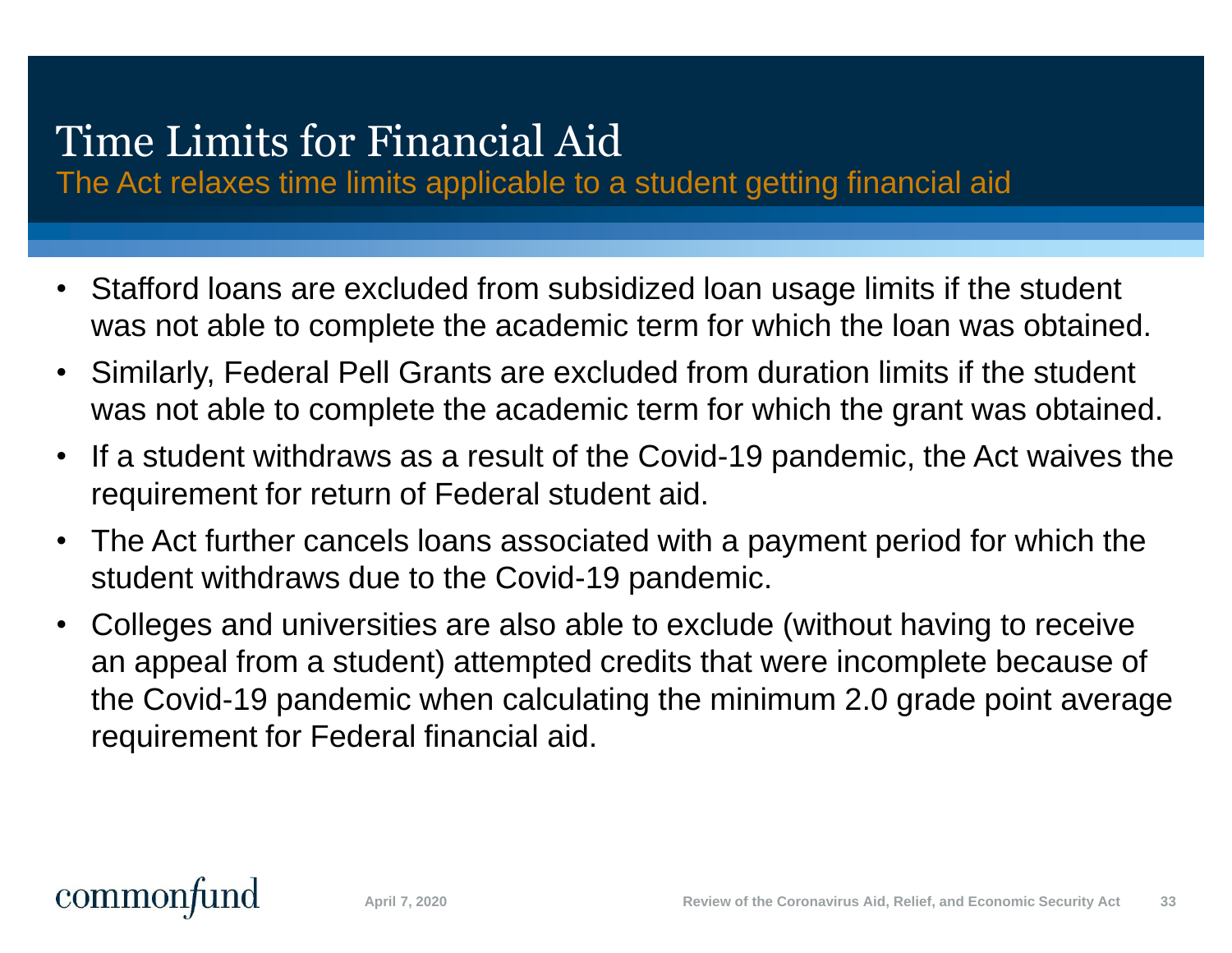# Grants to Institutions of Higher Education and Students

The Act provides for certain grants to be made to educational institutions

- The Act makes \$14.6 billion available to institutions of higher education.
- \$12.5 billion will be disbursed directly to schools, based on a weighted formula tied to an institution's number of full-time equivalent Pell Grant recipients.
- A small percentage of such funds is reserved for minority-serving schools (*e.g.*, HBCUs, Tribal schools).
- A small percentage of such funds is reserved for institutions hardest hit by Covid-19.

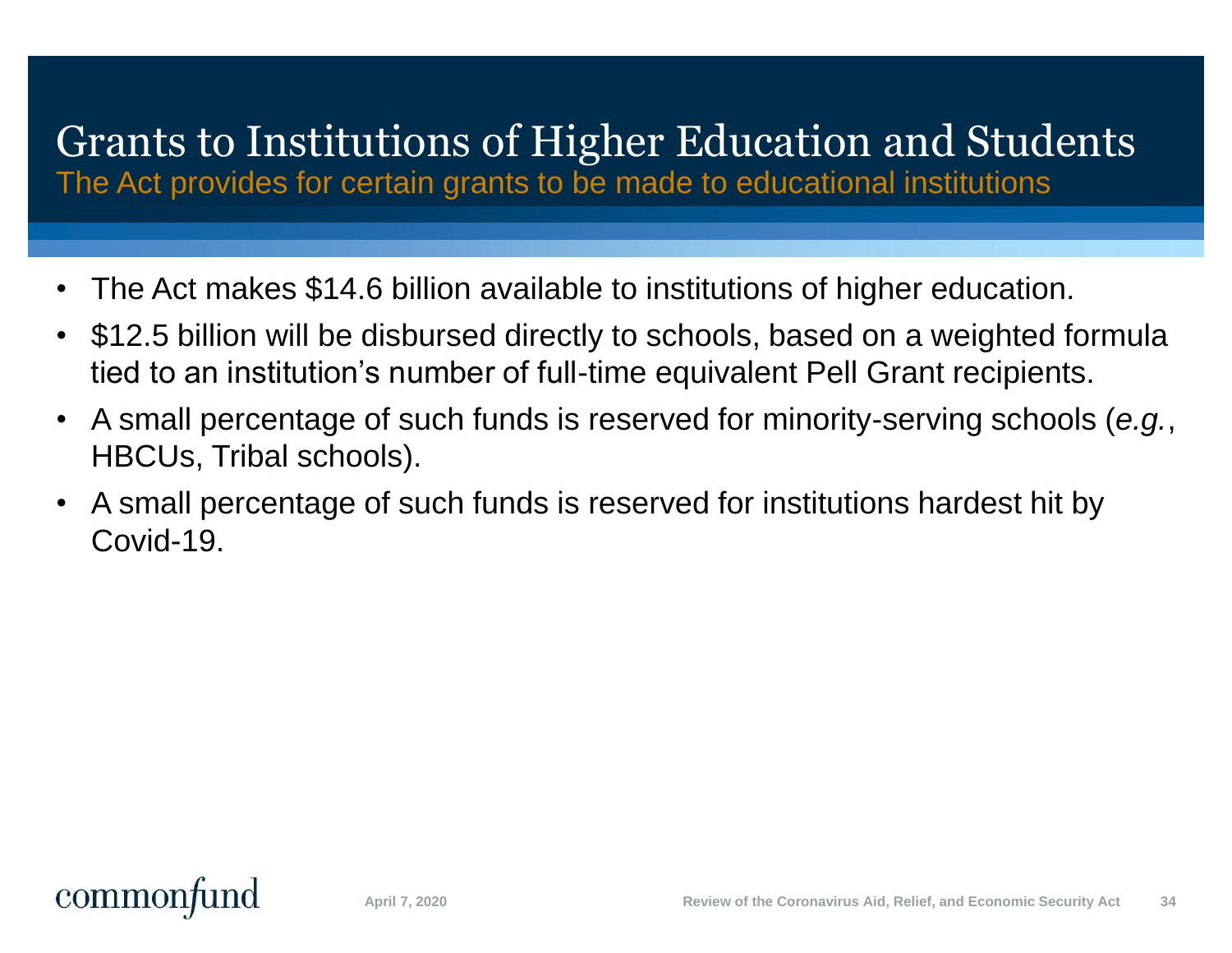# Use of Grant Funds

The Act specifies how funds can be used

- Half of such funds are to be used by the schools for Covid-19 response and prevention.
	- The funds cannot be used to reimburse tuition/room/board losses or for capital outlays, endowments, etc.
- The other half of such funds are to be used for direct disbursement to students as emergency grants (*e.g.*, for food, shelter or travel).

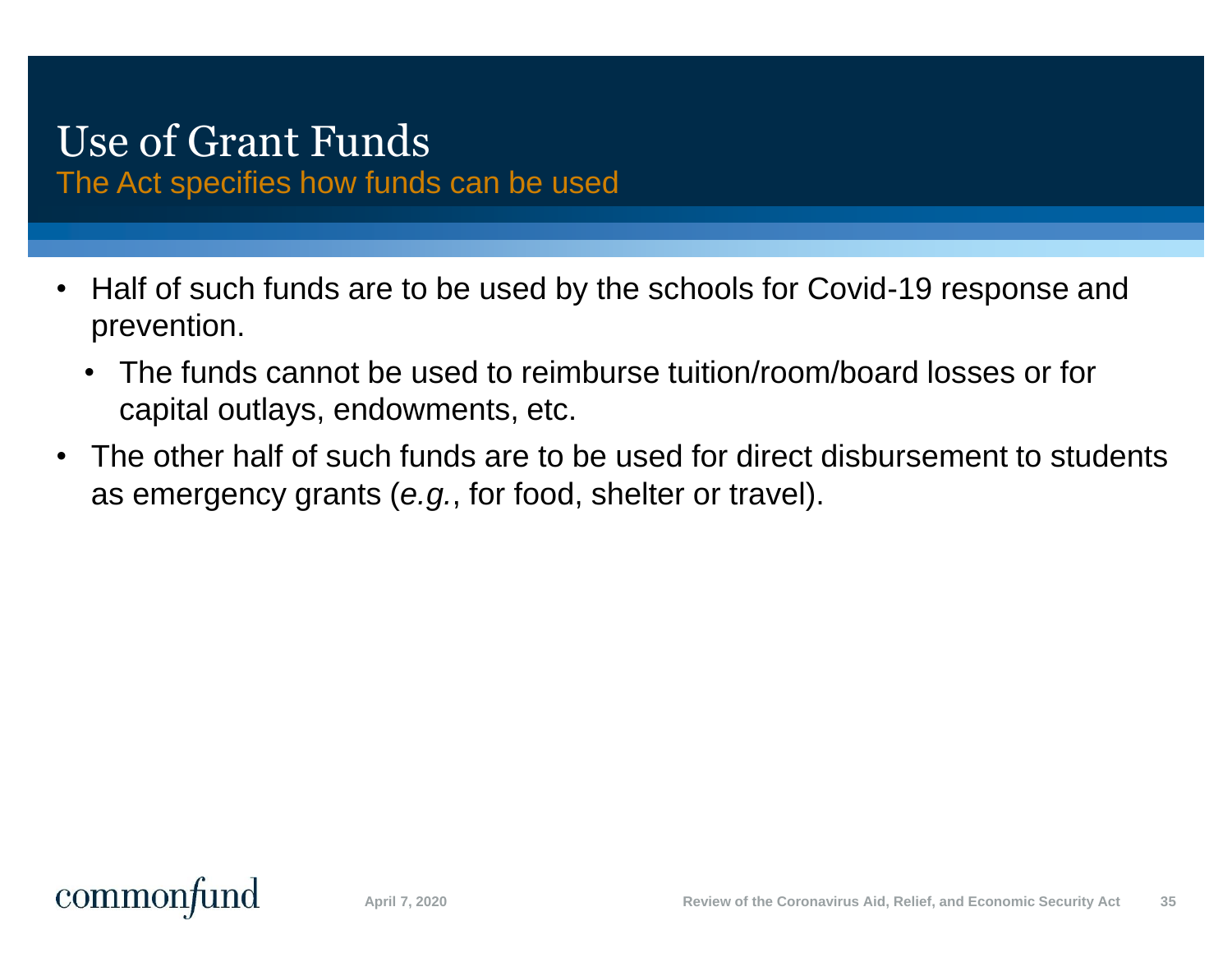### Part 4: Improving the Outreach of Your Healthcare Facilities and Operations

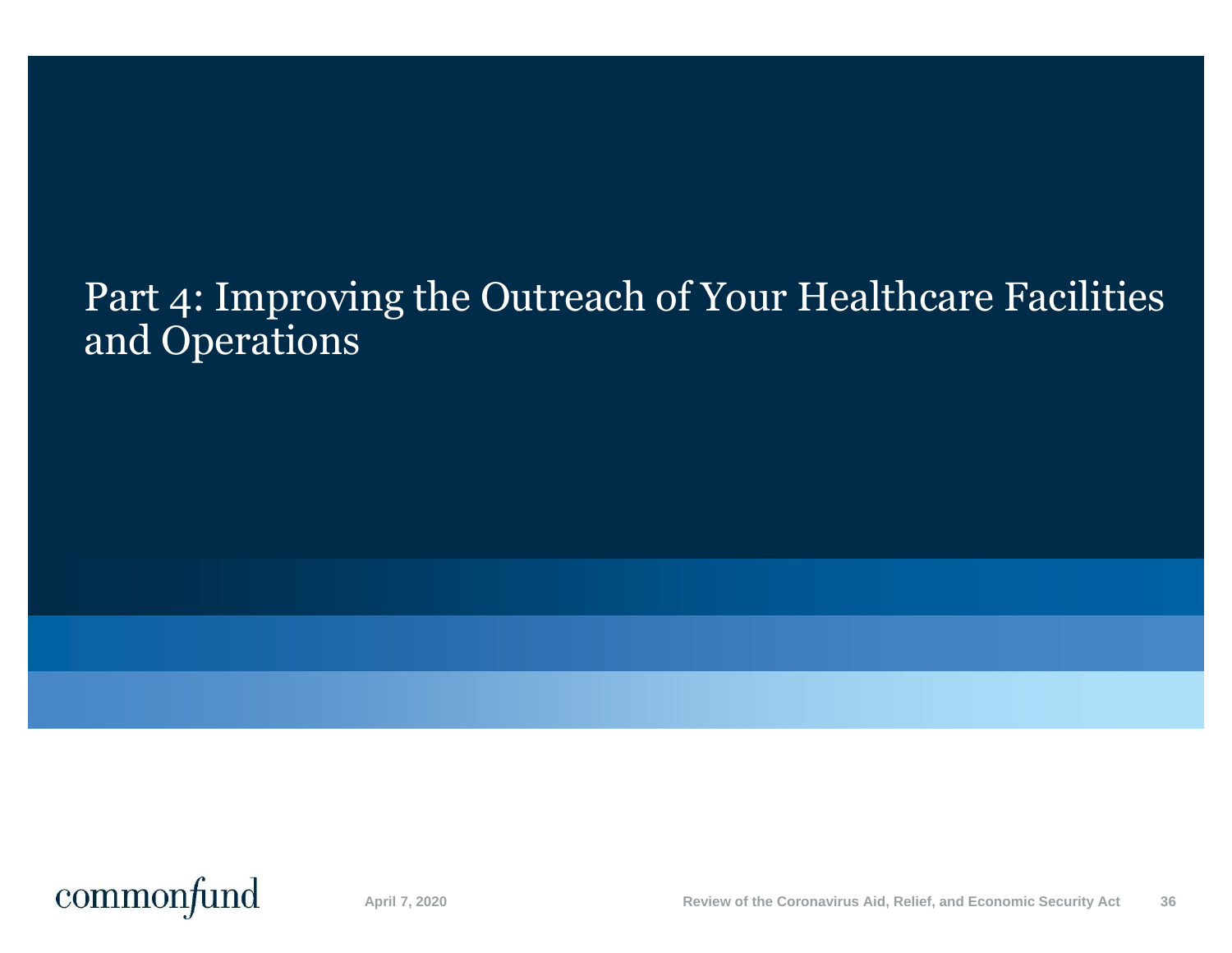## Specific Programs for Healthcare Organizations

- The Public Health and Social Services Emergency Fund
- Medicare Accelerated/Advance Payment Program

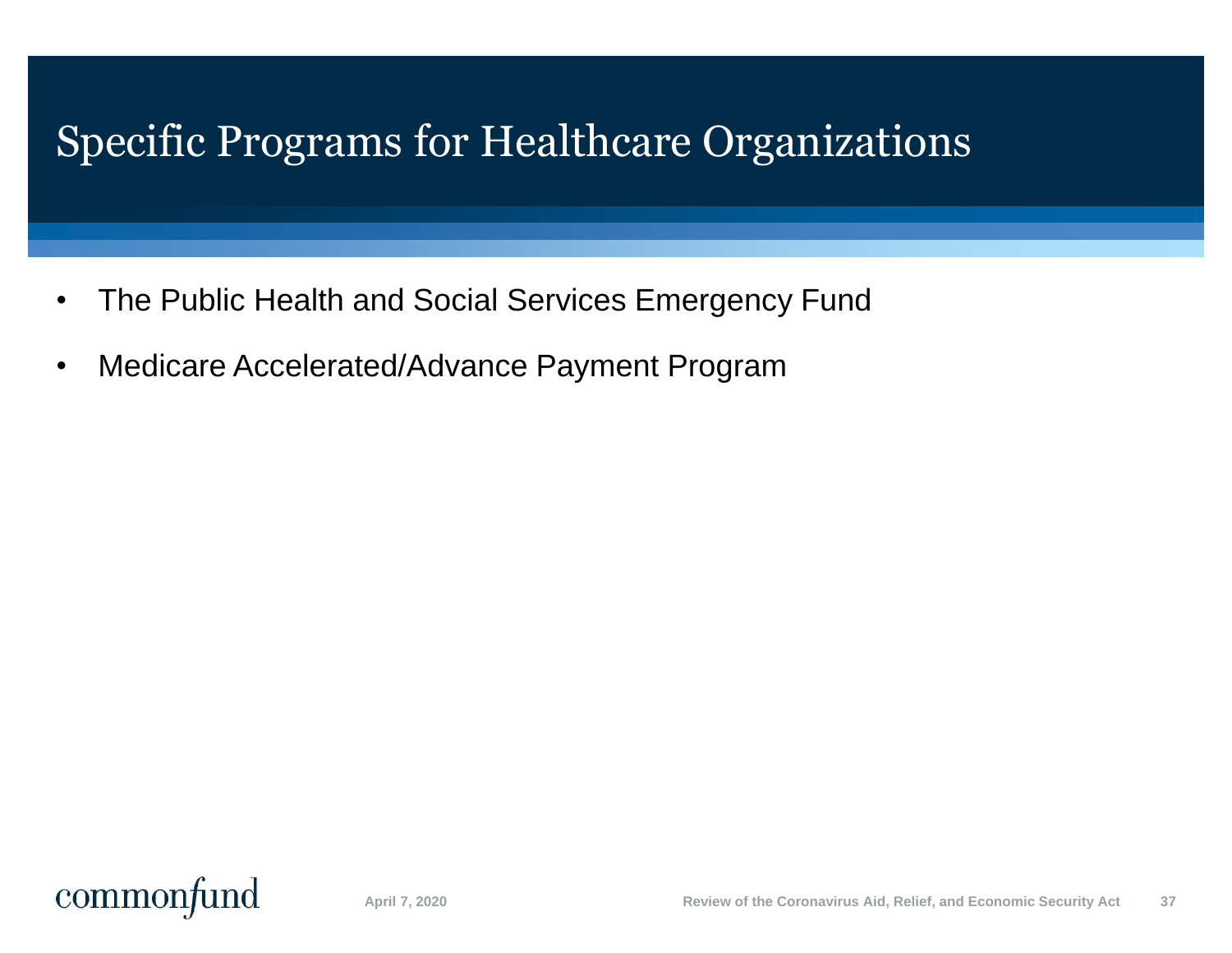## Public Health and Social Services Emergency Fund

The fund provides for necessary health care-related expense reimbursement

- The Act allocates \$100 billion to fund the prevention, preparation for and response to the Covid-19 pandemic, through grants and other mechanisms.
- Eligible health care providers can get reimbursements for necessary health care-related expenses or lost revenues that are not otherwise reimbursable attributable to the Covid-19 pandemic.
	- This covers U.S. public entities, Medicare or Medicaid-enrolled suppliers/providers and other entities at the Secretary of the Treasury Department's discretion, that provides "diagnoses, testing or care for individuals with possible or actual cases of Covid-19".
- The Secretary will review and make payments on a rolling basis.

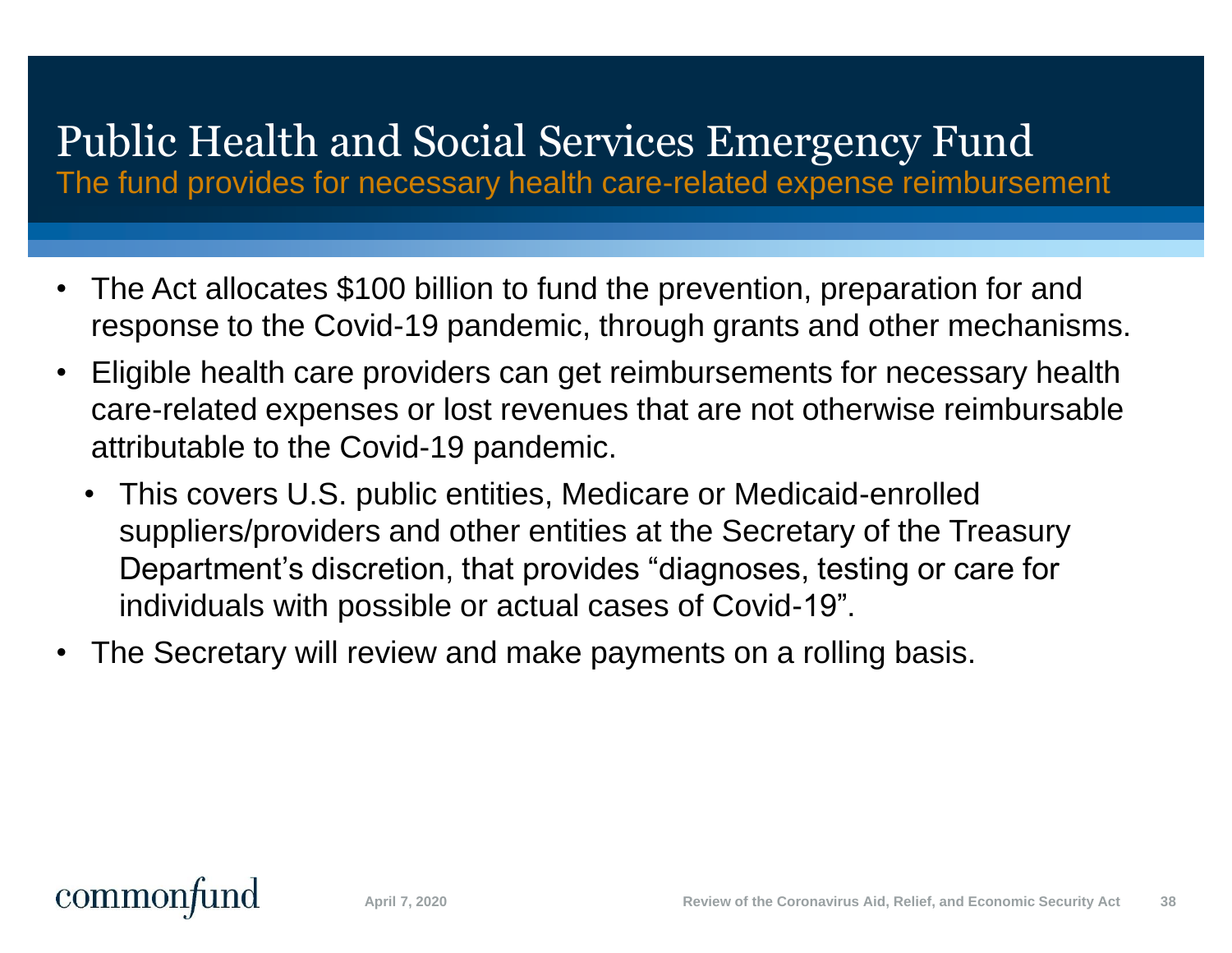## Public Health and Social Services Emergency Fund

The fund provides for the development of a vaccine

- The Act allocates \$27 billion to fund:
	- The development of necessary countermeasures and vaccines, prioritizing platform-based technologies with domestic manufacturing capabilities;
	- The purchase of vaccines, therapeutics, diagnostics and necessary medical supplies;
	- Grants for the construction, alteration, or renovation of non-federally owned facilities to improve preparedness and response capability at the State and local level; and
	- The support of telehealth access and infrastructure.
- Up to \$16 billion can be used for the Strategic National Stockpile.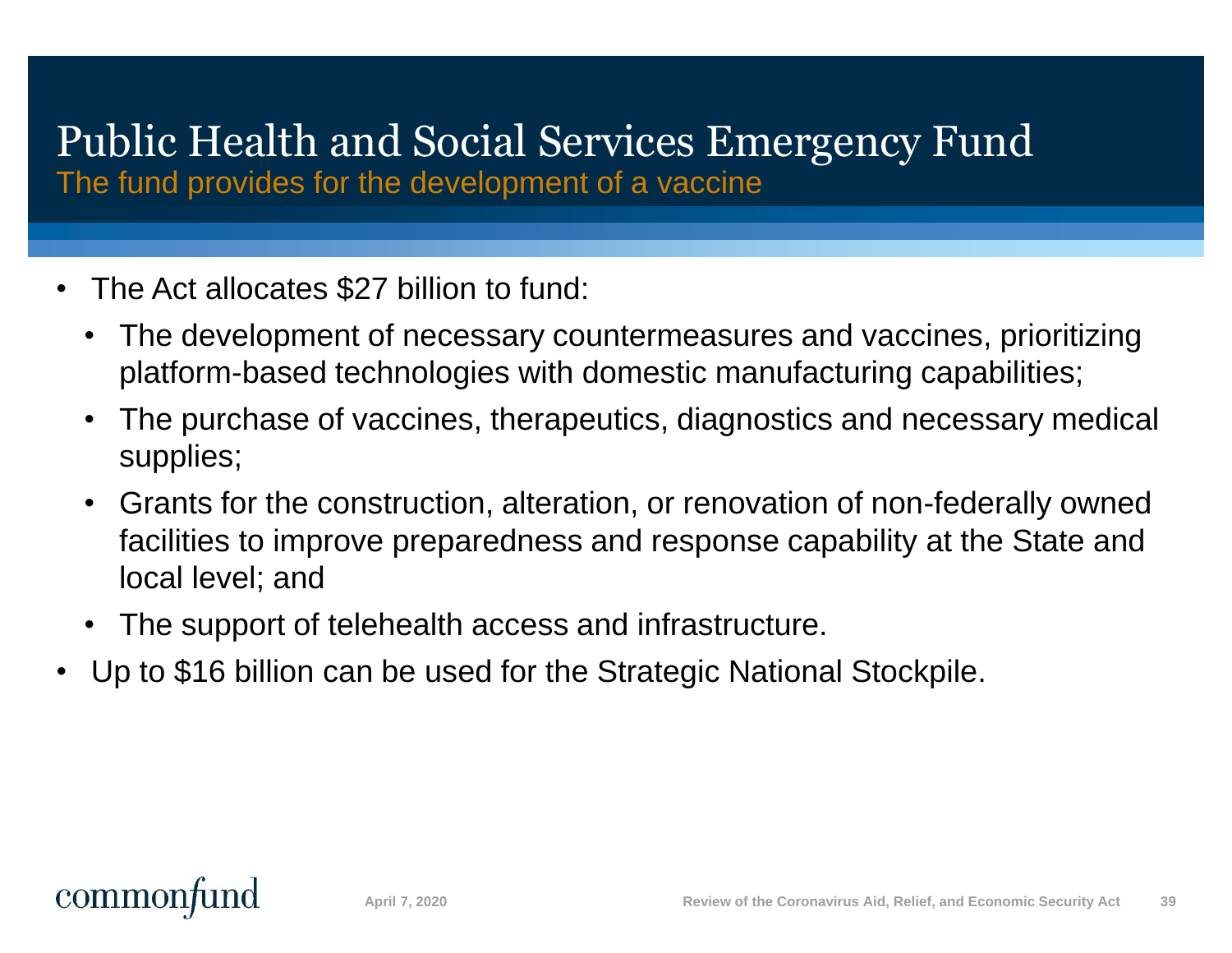# Public Health and Social Services Emergency Fund

The fund provides for other Covid-19 related support

- The Act also allocates:
	- \$90 million to the Health Resources and Services Administration ("*HRSA*") for use in the Ryan White HIV/AIDS Program;
	- \$5 million to the HRSA to help "health care systems" improve the capacity of poison control centers; and
	- \$180 million to HRSA to support rural health efforts to carry out telehealth and rural health care activities (\$15 million of this amount to be allocated specifically to Tribes).

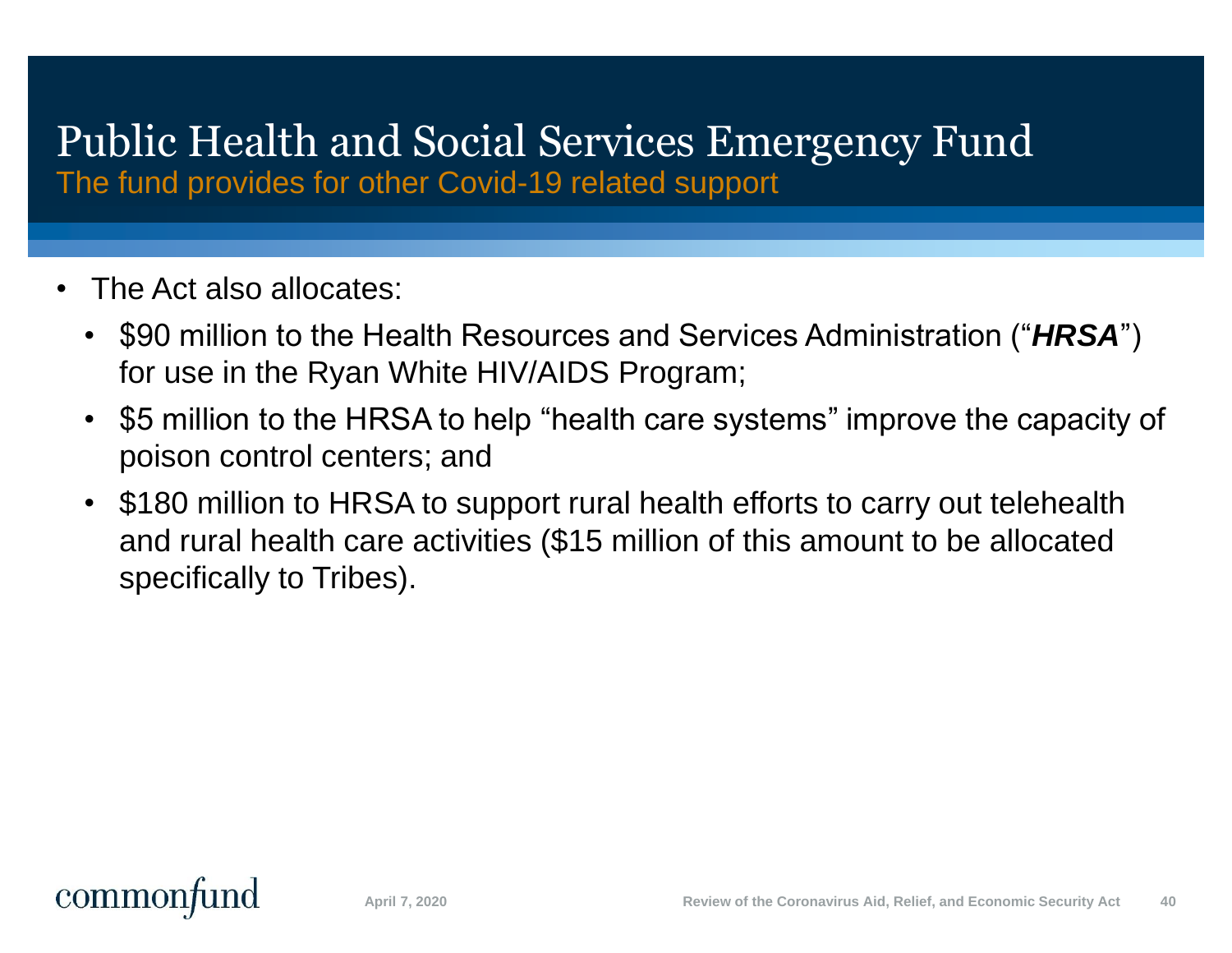# Supplemental Funding

The Act provides for supplemental funding for specific purposes

- The Act allocates \$1.3 billion for testing, prevention, diagnosis and treatment of Covid-19 at community health centers.
- The Act also provides for grants to support, among other things:
	- Projects supporting telehealth network and telehealth resource centers;
	- Projects promoting improvements to rural health care services outreach;
	- Small health care providers;
	- Community services; and
	- Aging and disability programs.
- \$1.5 billion has been allocated to provide State and local government preparedness grants.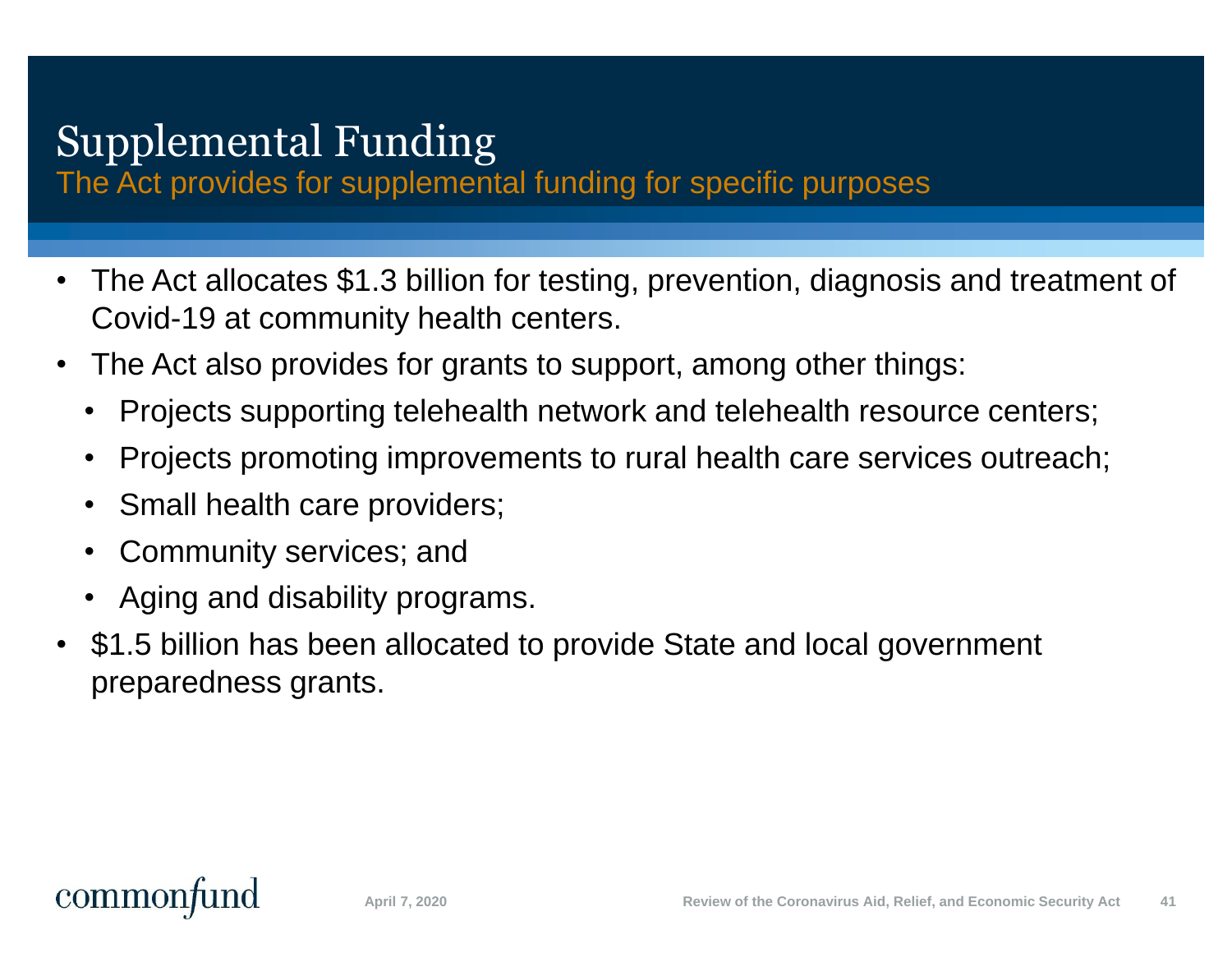### Medicare Accelerated/Advance Payment Program The Act expands scope of coverage

- The Act expands eligibility of accelerated/advanced payments to Section 1886(d)(1)(B)(iii) hospitals (*e.g.*, children's hospitals), Section 1886(d)(1)(B)(v) hospitals (*e.g.*, cancer hospitals) and critical access hospitals ("*CAHs*") for the duration of the public health emergency.
	- It increases the amount of accessible payment up to 100% (or to 125% for CAHs) for up to 6-month periods.
	- Repayment is to be 12 months or more from the date of accelerated payment.
	- The Department of Health and Human Services has issued supplementary guidance.
		- − Requests are to be submitted to a Medicare Administrative Contractor (a "*MAC*").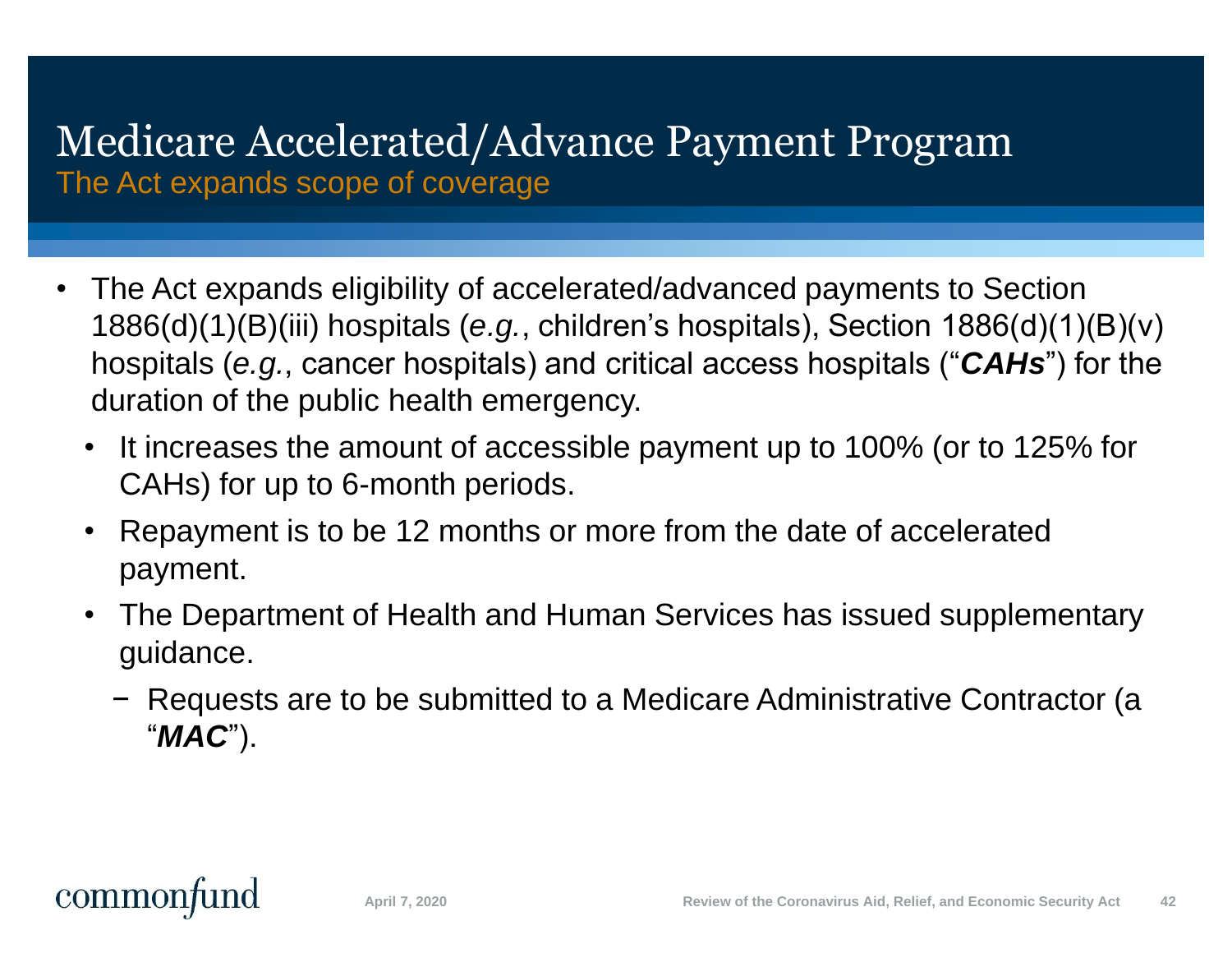### Questions?



#### **Sharad A. Samy Paul Mourning**

*General Counsel Commonfund* Wilton, CT sharad.samy@commonfund.org Phone: +1 203.563.5289



#### *Partner Crowell & Moring LLP* Washington, D.C. PMourning@crowell.com Phone: +1 212.895.4307



*President and CEO Commonfund Asset Management* Wilton, CT tim.yates@commonfund.org Phone: +1 203.563.5238



*Managing Director Commonfund Asset Management* Wilton, CT keith.luke@commonfund.org Phone: +1 203.563.5015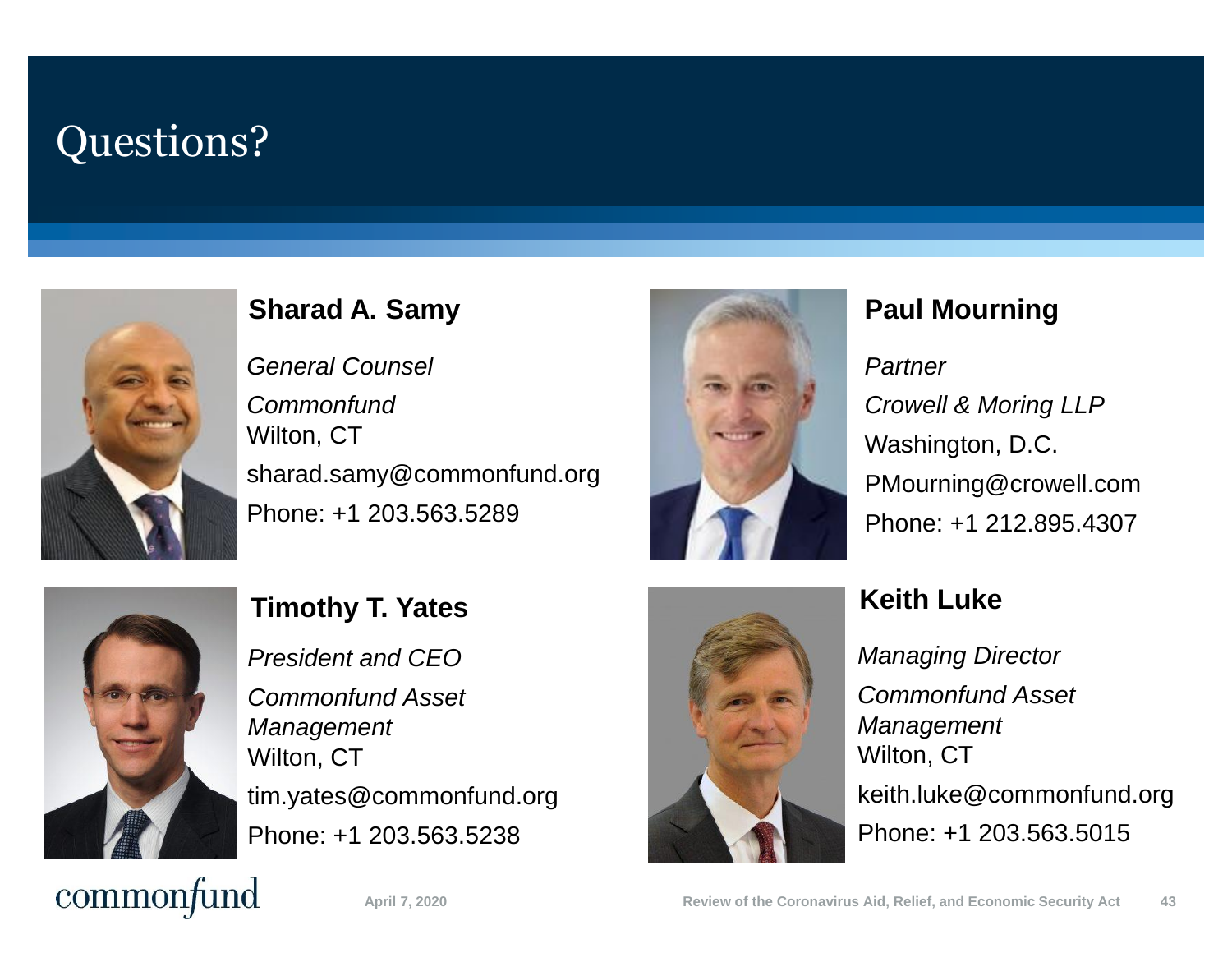#### Commonfund Important Notes

#### **GENERALLY**

This material has been prepared by Commonfund Asset Management Company, Inc. ("Comanco") and/or Commonfund Capital, Inc. ("CCI") (each, an "Investment Manager"), each of which are indirect wholly owned subsidiaries of The Common Fund for Nonprofit Organizations ("TCF" and, together with Comanco, CCI, Commonfund Securities, Inc. ("CSI") and its or their affiliates, "Commonfund"). The information in this material is for illustration and d purposes only. It is not intended to be, nor should it be construed or used as, investment, tax or legal advice, any recommendation or opinion regarding the appropriateness or suitability of any investment or strategy, or sell, or a solicitation of an offer to buy, any interest in any security, including any interest in a private fund, pool, investment product, managed account or other investment vehicle (each, an "Investment Product"). Thi qualified in its entirety by the information contained in any Investment Product's offering documents, including the governing partnership or operating agreement, investment management agreement, subscription agreement, or Investment Product's prospectus or other offering memorandum related thereto, as applicable (collectively, a "Prospectus"). Any offer or solicitation of an investment in an Investment Product may be made only by delivery o Investment Product's Prospectus to qualified investors by CSI. Prospective investors should rely solely on the Prospectus in making any investment decision. The Prospectus contains important information, including, among o information, a description of an Investment Product's risks, investment program, fees and expenses, and should be read carefully before any investment decision is made. This material does not take into account the particular investment objectives, restrictions, or financial, legal or tax situation of any specific investor. An investment in an Investment Product is not suitable for all investors. Each Investment Manager is registered with the S investment adviser. CSI is registered as a broker-dealer with the U.S. Securities and Exchange Commission ("SEC") and is a member of the Financial Industry Regulatory Authority, Inc. ("FINRA") and the Securities Investor Protection Corporation ("SIPC"). The registrations and memberships above in no way imply that the SEC, FINRA or SIPC have endorsed any of the entities, products or services discussed herein.

#### **DISTRIBUTION**

Distribution of this material and the offer of an Investment Product may be restricted in certain jurisdictions. This material is not intended for distribution or use by any person or entity in any jurisdiction or country distribution or use would be contrary to local law or regulation. This material and the information contained in this material is confidential, is the property of Commonfund, is intended only for intended recipients and th agents and representatives and may not be reproduced or distributed to any other person without prior written consent.

This material is as of the date indicated, may not be complete, is subject to change and does not contain material information regarding an Investment Product, including specific information relating to an investment in an Product and related risks factors. Unless otherwise stated, information provided in this material is derived from one or more parts of Commonfund's databases and internal sources.

Certain information has been provided by and/or is based on third-party sources and, although believed to be reliable, has not been independently verified. An Investment Manager is not responsible for errors or omissions f sources. No representation is made with respect to the accuracy, completeness or timeliness of information and Commonfund assumes no obligation to update or otherwise revise such information. Unless the context otherwise requires, the term "investor" and "client" may be used interchangeably.

#### **INVESTMENT PROCESS**

No representation is made that an Investment Manager's or an Investment Product's investment process, investment objectives, goals or risk management techniques will or are likely to be achieved or successful or that an Investment Product or any underlying investment will make any profit or will not sustain losses. An investment in an Investment Product involves risk, as disclosed in the Prospectus. An Investment Manager may engage in inv practices or trading strategies that may increase the risk of investment loss and a loss of principal may occur. The risk management techniques which may be utilized by an Investment Manager cannot provide any assurance th Investment Product will not be exposed to risks of significant trading losses.

Any descriptions involving investment process, investment examples, statistical analysis, investment strategies or risk management techniques are provided for illustration purposes only, will not apply in all situations, m indicative of any present or future investments, may be changed in the discretion of an Investment Manager and are not intended to reflect performance.

Any portfolio characteristics and limits reflect quidelines only and are implemented, and may change, in the discretion of an Investment Manager, Investments are selected by, and will vary in the discretion of, an Investme and are subject to availability and market conditions, among other factors without prior notice to investors. There is no requirement that an Investment Manager or an Investment Product observe these quidelines, or that an be taken if these guidelines are exceeded or are not met or followed.

#### **MARKET COMMENTARY**

Any opinions, assumptions, assessments, statements or the like (collectively, "Statements") regarding future events or which are forward-looking, including regarding portfolio characteristics and limits, constitute only su beliefs, outlooks, estimations or intentions of an Investment Manager, should not be relied on, are subject to change due to a variety of factors, including fluctuating market conditions and economic factors, and involve i and uncertainties, both general and specific, many of which cannot be predicted or quantified and are beyond an Investment Manager's or an Investment Product's control. Future evidence and actual results (including actual composition and investment characteristics of an Investment Product's portfolio) could differ materially from those set forth in, contemplated by, or underlying these Statements, which are subject to change without notice. be no assurance and no representation is given that these Statements are now, or will prove to be accurate, or complete in any way. The Investment Manager undertakes no responsibility or obligation to revise or update such Statements. Statements expressed herein may not be shared by all personnel of Commonfund.

#### **PERFORMANCE | OPEN-END INVESTMENT PRODUCTS**

Unless otherwise indicated, performance of open-end Investment Products shown is unaudited, net of applicable management, performance and other fees and expenses, presumes reinvestment of earnings and excludes investor specific sales and other charges. Fees may be modified or waived for certain investors. Please refer to an Investment Product's Prospectus or the Investment Manager's Form ADV Part 2A for more information regarding the Investment Product's fees, charges and expenses. An investor's actual performance and actual fees may differ from the performance information shown due to, among other factors, capital contributions and withdrawals or redemptions, different share classes and eligibility to participate in "new issues." Where applicable, returns take into consideration the reinvestment or "recycling" of investment proceeds.

#### **PERFORMANCE | CLOSED-END INVESTMENT PRODUCTS**

Unless otherwise indicated, performance of closed-end Investment Products shown is net of all fees and any carried interest and excludes commitments by the applicable general partner and any limited partners that do not pa management fee. Each Investment Product's Internal Rate of Return ("IRR") should be evaluated in light of the information and risks disclosed in the respective Prospectus. Certain investors in an Investment Product may rec management fee and management fee discount; performance data herein reflects the weighted average blended management fee applicable to actual limited partners of such vehicles. Return information is calculated on a dollarweighted (e.g., internal rate of return), since inception basis. There can be no assurance that unrealized investments ultimately will be realized at the valuations used in calculating IRRs or Net Multiples or that the cal be obtained. Actual realized returns will depend on, among other factors, future operating results, the value of assets and market conditions at the time of disposition, any related transaction costs and the timing and man Certain Investment Products use leverage to finance investments, which may involve a high degree of financial risk. Such Borrowings has the potential to enhance overall returns that exceed the Investment Product's cost of borrowed funds; however, borrowings will further diminish returns (or increase losses on capital) to the extent overall returns are less than the Investment Product's cost of borrowed funds. Where applicable, returns take consideration the reinvestment or "recycling" of investment proceeds.